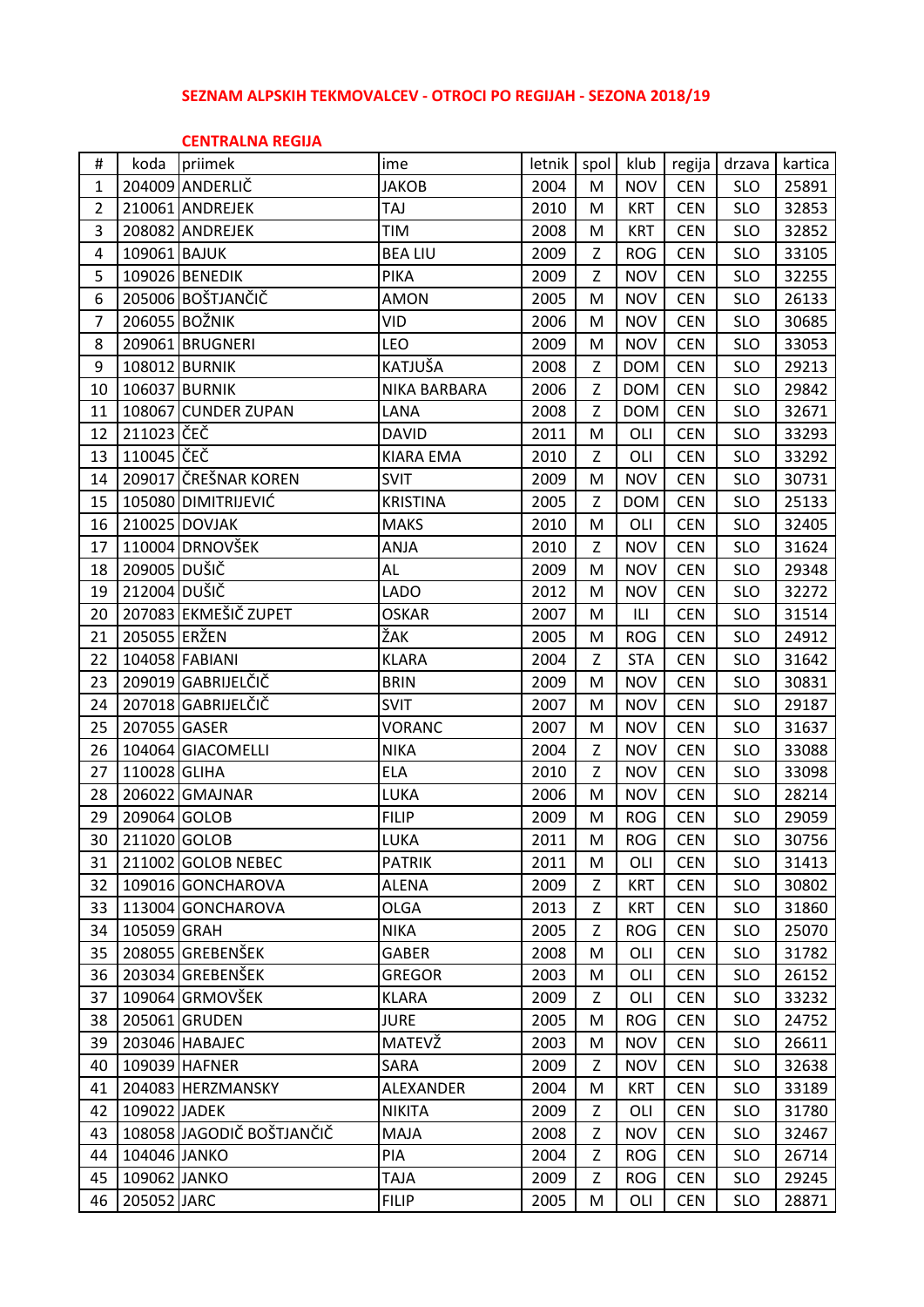| 47 | 108045 JARC   |                     | LEA              | 2008 | Z | OLI        | <b>CEN</b> | <b>SLO</b> | 29861 |
|----|---------------|---------------------|------------------|------|---|------------|------------|------------|-------|
| 48 |               | 208066 JELINČIČ     | <b>MIHA</b>      | 2008 | M | <b>NOV</b> | <b>CEN</b> | <b>SLO</b> | 32639 |
| 49 | 210016 JEMEC  |                     | VAL              | 2010 | M | <b>NOV</b> | <b>CEN</b> | <b>SLO</b> | 31729 |
| 50 | 108018 JEMEC  |                     | <b>NIKA</b>      | 2008 | Z | <b>NOV</b> | <b>CEN</b> | <b>SLO</b> | 29956 |
| 51 |               | 204032 JERMAN       | <b>GABER</b>     | 2004 | M | <b>KRT</b> | <b>CEN</b> | <b>SLO</b> | 27360 |
| 52 |               | 210014 JUHANT       | <b>TIBOR</b>     | 2010 | M | <b>NOV</b> | <b>CEN</b> | <b>SLO</b> | 31638 |
| 53 | 106053 JURCA  |                     | <b>BLAŽKA</b>    | 2006 | Z | <b>NOV</b> | <b>CEN</b> | <b>SLO</b> | 31494 |
| 54 | 204082 JURŠIČ |                     | <b>JAKA</b>      | 2004 | M | <b>ROG</b> | <b>CEN</b> | <b>SLO</b> | 33173 |
| 55 | 205083 JUŽINA |                     | <b>KRISTJAN</b>  | 2005 | M | OLI        | <b>CEN</b> | <b>SLO</b> | 31401 |
| 56 | 107072 JUŽINA |                     | MARUŠA           | 2007 | Z | OLI        | <b>CEN</b> | <b>SLO</b> | 32404 |
| 57 |               | 207062 KASTELIC     | <b>MARK</b>      | 2007 | M | OLI        | <b>CEN</b> | <b>SLO</b> | 31797 |
| 58 |               | 103048 KAVŠEK       | <b>EVITA</b>     | 2003 | Z | <b>DOM</b> | <b>CEN</b> | <b>SLO</b> | 27362 |
| 59 | 205057 KEJŽAR |                     | ŽAK              | 2005 | M | <b>NOV</b> | <b>CEN</b> | <b>SLO</b> | 28971 |
| 60 | 206004 KERN   |                     | <b>FILIP</b>     | 2006 | M | <b>NOV</b> | <b>CEN</b> | <b>SLO</b> | 26979 |
| 61 | 205012 KOBE   |                     | <b>AMADEJ</b>    | 2005 | M | <b>NOV</b> | <b>CEN</b> | <b>SLO</b> | 26324 |
| 62 |               | 210007 KORPAR       | <b>JAKA</b>      | 2010 | M | <b>NOV</b> | <b>CEN</b> | <b>SLO</b> | 30984 |
| 63 |               | 207006 KORPAR       | LUKA             | 2007 | M | <b>NOV</b> | <b>CEN</b> | <b>SLO</b> | 28249 |
| 64 |               | 210042 KOŠMRL       | <b>MARC TIAN</b> | 2010 | M | <b>ROG</b> | <b>CEN</b> | <b>SLO</b> | 30208 |
| 65 |               | 115001 KOŠNJEK      | <b>HANA</b>      | 2015 | Z | <b>KRT</b> | <b>CEN</b> | <b>SLO</b> | 33326 |
| 66 | 204036 KOVAČ  |                     | <b>TILEN</b>     | 2004 | M | <b>NOV</b> | <b>CEN</b> | <b>SLO</b> | 27625 |
| 67 | 105023 KOVAČ  |                     | ŽIVA             | 2005 | Z | <b>NOV</b> | <b>CEN</b> | <b>SLO</b> | 27626 |
| 68 | 110019 KOŽUH  |                     | <b>NIKA</b>      | 2010 | Z | <b>NOV</b> | <b>CEN</b> | <b>SLO</b> | 31746 |
| 69 |               | 111021 KRAŠEVEC     | <b>KARIN</b>     | 2011 | Z | <b>KRT</b> | <b>CEN</b> | <b>SLO</b> | 33451 |
| 70 |               | 204054 KRAŠOVEC     | <b>NIK</b>       | 2004 | M | <b>KRT</b> | <b>CEN</b> | <b>SLO</b> | 28423 |
| 71 |               | 206059 KRAŠOVEC     | <b>MATIC</b>     | 2006 | M | <b>NOV</b> | <b>CEN</b> | <b>SLO</b> | 30957 |
| 72 | 108026 KŠELA  |                     | <b>POLONA</b>    | 2008 | Z | <b>NOV</b> | <b>CEN</b> | <b>SLO</b> | 30666 |
| 73 |               | 112004 KULEVSKAIA   | VARVARA          | 2012 | Z | OLI        | <b>CEN</b> | <b>SLO</b> | 31863 |
| 74 |               | 210040 KUMAR        | ALJAŽ            | 2010 | M | <b>NOV</b> | <b>CEN</b> | <b>SLO</b> | 31739 |
| 75 |               | 103047 KUNAVAR      | TJAŠA            | 2003 | Z | <b>DOM</b> | <b>CEN</b> | <b>SLO</b> | 27365 |
| 76 |               | 110013 KUNSTIČ      | ŽIVA             | 2010 | Z | <b>NOV</b> | <b>CEN</b> | <b>SLO</b> | 32368 |
| 77 | 210022 KUŠAR  |                     | GAŠPER           | 2010 | M | <b>KRT</b> | <b>CEN</b> | <b>SLO</b> | 31890 |
| 78 | 209045 LAH    |                     | <b>OSKAR</b>     | 2009 | M | <b>STA</b> | <b>CEN</b> | <b>SLO</b> | 32501 |
| 79 | 209024 LEBEN  |                     | <b>ARNE</b>      | 2009 | M | <b>NOV</b> | <b>CEN</b> | <b>SLO</b> | 30982 |
| 80 | 211001 LEBEN  |                     | <b>JONATAN</b>   | 2011 | M | <b>NOV</b> | <b>CEN</b> | <b>SLO</b> | 30983 |
| 81 |               | 106021 LESKOVEC     | <b>ALINA</b>     | 2006 | Z | <b>NOV</b> | <b>CEN</b> | <b>SLO</b> | 28290 |
| 82 |               | 209018 LUKANC       | <b>MARTIN</b>    | 2009 | M | <b>NOV</b> | <b>CEN</b> | <b>SLO</b> | 30750 |
| 83 |               | 207054 MAČEK LEŽAIČ | ŽIGA             | 2007 | M | <b>NOV</b> | <b>CEN</b> | <b>SLO</b> | 31636 |
| 84 |               | 107050 MARINŠEK     | <b>MIJA</b>      | 2007 | Z | <b>STA</b> | <b>CEN</b> | <b>SLO</b> | 31641 |
| 85 |               | 108070 MARTINJAŠ    | <b>ITA</b>       | 2008 | Z | OLI        | <b>CEN</b> | <b>SLO</b> | 32765 |
| 86 |               | 205079 MATJAŠIČ     | <b>VID</b>       | 2005 | M | <b>NOV</b> | <b>CEN</b> | <b>SLO</b> | 30729 |
| 87 |               | 205065 MENCINGER    | <b>MATEJ</b>     | 2005 | M | <b>NOV</b> | <b>CEN</b> | <b>SLO</b> | 29189 |
| 88 |               | 105065 MIKOVIČ      | <b>IVONA</b>     | 2005 | Z | <b>NOV</b> | <b>CEN</b> | <b>SLO</b> | 29145 |
| 89 |               | 207028 MIŠIGOJ      | ŽIGA             | 2007 | M | <b>NOV</b> | <b>CEN</b> | <b>SLO</b> | 29961 |
| 90 | 209041 MRAK   |                     | MITJA AMONBOL    | 2009 | M | <b>NOV</b> | <b>CEN</b> | <b>SLO</b> | 32363 |
| 91 | 211013 MRAK   |                     | <b>VID</b>       | 2011 | M | OLI        | <b>CEN</b> | <b>SLO</b> | 32657 |
| 92 |               | 210055 NEDOG        | IAN              | 2010 | M | OLI        | <b>CEN</b> | <b>SLO</b> | 33244 |
| 93 | 110010 NOVAK  |                     | <b>ELA</b>       | 2010 | Z | OLI        | <b>CEN</b> | <b>SLO</b> | 31873 |
| 94 | 206028 OBAL   |                     | <b>JULIJ JAN</b> | 2006 | M | <b>NOV</b> | <b>CEN</b> | <b>SLO</b> | 28391 |
| 95 | 212002 OVNIK  |                     | ALJAŽ            | 2012 | M | <b>DOM</b> | <b>CEN</b> | <b>SLO</b> | 31840 |
| 96 |               | 210019 OVNIK        | <b>TILEN</b>     | 2010 | M | <b>DOM</b> | <b>CEN</b> | <b>SLO</b> | 31841 |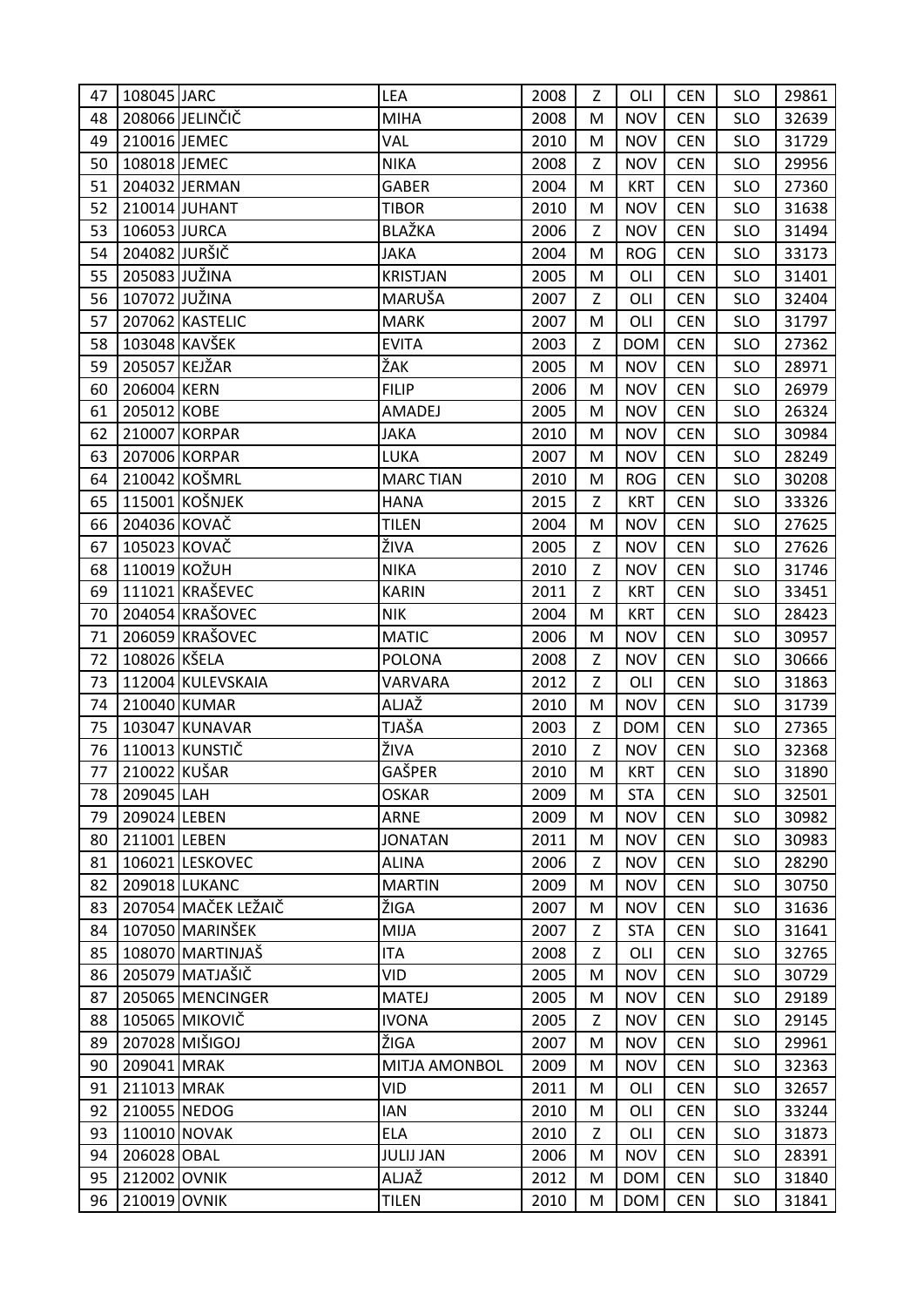| 97  | 110005 PAJK         |                               | LARA                 | 2010 | Z | OLI        | <b>CEN</b> | <b>SLO</b> | 31667 |
|-----|---------------------|-------------------------------|----------------------|------|---|------------|------------|------------|-------|
| 98  | 108043 PAJK         |                               | <b>NEJA</b>          | 2008 | Z | OLI        | <b>CEN</b> | <b>SLO</b> | 31472 |
| 99  | 113001 PAJK         |                               | <b>TIJA</b>          | 2013 | Z | OLI        | <b>CEN</b> | <b>SLO</b> | 31668 |
| 100 | 213007 PATRIN       |                               | <b>PHILIPP</b>       | 2013 | M | <b>KRT</b> | <b>CEN</b> | <b>SLO</b> | 33329 |
| 101 |                     | 114001 PATRINA                | <b>ANNA</b>          | 2014 | Z | <b>KRT</b> | <b>CEN</b> | <b>SLO</b> | 33330 |
| 102 |                     | 206062 PAVEŠIČ                | MAJ                  | 2006 | M | OLI        | <b>CEN</b> | <b>SLO</b> | 31474 |
| 103 |                     | 206063 PAVEŠIČ                | <b>SVIT</b>          | 2006 | M | OLI        | <b>CEN</b> | <b>SLO</b> | 31471 |
| 104 | 109063 PEČAR        |                               | <b>NEJA</b>          | 2009 | Z | <b>ROG</b> | <b>CEN</b> | <b>SLO</b> | 33140 |
|     |                     | 105   108004   PERUŠKO        | <b>LUCIJA</b>        | 2008 | Z | <b>NOV</b> | <b>CEN</b> | <b>SLO</b> | 28724 |
|     | 106 209065 PETEK    |                               | <b>MAKS</b>          | 2009 | M | <b>NOV</b> | <b>CEN</b> | <b>SLO</b> | 33162 |
| 107 | 207072 PETEK        |                               | <b>MIHA</b>          | 2007 | M | <b>NOV</b> | <b>CEN</b> | <b>SLO</b> | 32568 |
|     |                     | 108   108055   PETERLIN       | NEŽA                 | 2008 | Z | <b>KRT</b> | <b>CEN</b> | <b>SLO</b> | 31956 |
|     | 109 209002 PIRNAT   |                               | <b>KLEMEN MIHAEL</b> | 2009 | M | OLI        | <b>CEN</b> | <b>SLO</b> | 27990 |
|     | 110 205010 PIRNAT   |                               | <b>PETER</b>         | 2005 | M | OLI        | <b>CEN</b> | <b>SLO</b> | 26202 |
|     | 111 211022 PLESEC   |                               | <b>NAJ</b>           | 2011 | M | OLI        | <b>CEN</b> | <b>SLO</b> | 33235 |
|     |                     | 112 205062 PODGORNIK          | <b>ROK</b>           | 2005 | M | OLI        | <b>CEN</b> | <b>SLO</b> | 29031 |
|     |                     | 113   108009   PODGORNIK      | <b>TINA</b>          | 2008 | Z | OLI        | <b>CEN</b> | <b>SLO</b> | 29032 |
|     |                     | 114 204002 PODPEČAN           | <b>FILIP</b>         | 2004 | M | OLI        | <b>CEN</b> | <b>SLO</b> | 20701 |
|     | 115 203101 POHLE    |                               | ŽAN LUKA             | 2003 | M | <b>ROG</b> | <b>CEN</b> | <b>SLO</b> | 33270 |
|     |                     | 116 211030 POTOČNIK           | <b>BOR</b>           | 2011 | M | <b>MEN</b> | <b>CEN</b> | <b>SLO</b> | 32247 |
| 117 | 209053 POVŠE        |                               | <b>FILIP</b>         | 2009 | M | OLI        | <b>CEN</b> | <b>SLO</b> | 32659 |
|     | 118 205090 POVŠE    |                               | <b>MIHA</b>          | 2005 | M | OLI        | <b>CEN</b> | <b>SLO</b> | 32658 |
|     |                     | 119 211021 PRAPROTNIK ČURIČ   | <b>JAN</b>           | 2011 | M | OLI        | <b>CEN</b> | <b>SLO</b> | 29954 |
|     |                     | 120 203039 PREGRAD            | <b>JAKA</b>          | 2003 | M | <b>KRT</b> | <b>CEN</b> | <b>SLO</b> | 26286 |
|     | 121 205067 RECEK    |                               | GAL                  | 2005 | M | <b>NOV</b> | <b>CEN</b> | <b>SLO</b> | 29297 |
| 122 | 108042 REPŠE        |                               | <b>JULIJA EVA</b>    | 2008 | Z | OLI        | <b>CEN</b> | <b>SLO</b> | 31476 |
| 123 | 110029 REZELJ       |                               | NEŽA                 | 2010 | Z | <b>ROG</b> | <b>CEN</b> | <b>SLO</b> | 29846 |
|     | 124 204041 ROGELJ   |                               | ŽIGA                 | 2004 | M | <b>KRT</b> | <b>CEN</b> | <b>SLO</b> | 27682 |
|     |                     | 125 103054 RŽENIČNIK          | <b>JERA</b>          | 2003 | Z | <b>DOM</b> | <b>CEN</b> | <b>SLO</b> | 25077 |
|     |                     | 126 107002 SCHAUBACH          | ZOJA                 | 2007 | Z | <b>DOM</b> | <b>CEN</b> | <b>SLO</b> | 27372 |
|     | 127 113002 SELES    |                               | <b>ULA</b>           | 2013 | Z | OLI        | <b>CEN</b> | <b>SLO</b> | 32653 |
|     | 128 203029 SEŠLAR   |                               | ANDRAŽ               | 2003 | M | OLI        | <b>CEN</b> | <b>SLO</b> | 25989 |
|     |                     | 129 205027 SIMONČIČ           | JAN                  | 2005 | M | <b>NOV</b> | <b>CEN</b> | <b>SLO</b> | 26415 |
|     |                     | 130 203064 SLAK PISKAR        | <b>URBAN</b>         | 2003 | M | <b>DOM</b> | <b>CEN</b> | <b>SLO</b> | 22780 |
|     |                     | 131 105061 SLAPNIK            | AŠA                  | 2005 | Z | <b>ROG</b> | <b>CEN</b> | <b>SLO</b> | 24993 |
| 132 |                     | 108029 SLONJŠAK               | <b>EVA</b>           | 2008 | Z | <b>NOV</b> | <b>CEN</b> | <b>SLO</b> | 30709 |
|     | 133 208005 SORČ     |                               | LUKA                 | 2008 | M | <b>NOV</b> | <b>CEN</b> | <b>SLO</b> | 28316 |
|     | 134 109003 SORČ     |                               | <b>EVA</b>           | 2009 | Z | <b>NOV</b> | <b>CEN</b> | <b>SLO</b> | 29434 |
|     |                     | 135   109043   STOIMENOVSKA   | ŽIVA                 | 2009 | Z | <b>DOM</b> | <b>CEN</b> | <b>SLO</b> | 32670 |
|     | 136 111015 SVETE    |                               | LARA                 | 2011 | Z | <b>NOV</b> | <b>CEN</b> | <b>SLO</b> | 32627 |
| 137 |                     | 205014 SVETLIČIČ              | MATEVŽ               | 2005 | M | <b>NOV</b> | <b>CEN</b> | <b>SLO</b> | 26740 |
|     |                     | 138 204008 SVETLIČIČ          | <b>MIHA</b>          | 2004 | M | <b>NOV</b> | <b>CEN</b> | <b>SLO</b> | 25371 |
|     | 139 210013 ŠENK     |                               | LOVRO                | 2010 | M | OLI        | <b>CEN</b> | <b>SLO</b> | 31402 |
|     | 140   205009   ŠENK |                               | <b>MATIJA</b>        | 2005 | M | OLI        | <b>CEN</b> | <b>SLO</b> | 26205 |
|     | 141   103028 SENK   |                               | <b>LUCIJA</b>        | 2003 | Z | OLI        | <b>CEN</b> | <b>SLO</b> | 26204 |
|     | 142 205013 ŠMUC     |                               | <b>MAKS</b>          | 2005 | M | <b>NOV</b> | <b>CEN</b> | <b>SLO</b> | 26451 |
|     | 143 207056 ŠOBAK    |                               | JAN                  | 2007 | M | <b>STA</b> | <b>CEN</b> | <b>SLO</b> | 31643 |
| 144 |                     | 208080 ŠTUPAR ŠLEBINGER       | <b>FILIP</b>         | 2008 | M | <b>NOV</b> | <b>CEN</b> | <b>SLO</b> | 33224 |
|     |                     | 145 209068 ŠULMAN             | <b>OLIVER</b>        | 2009 | M | <b>NOV</b> | <b>CEN</b> | <b>SLO</b> | 33408 |
|     |                     | 146   108073   ŠUŠTAR FINŽGAR | <b>AJDA</b>          | 2008 | Z | <b>DOM</b> | <b>CEN</b> | <b>SLO</b> | 29304 |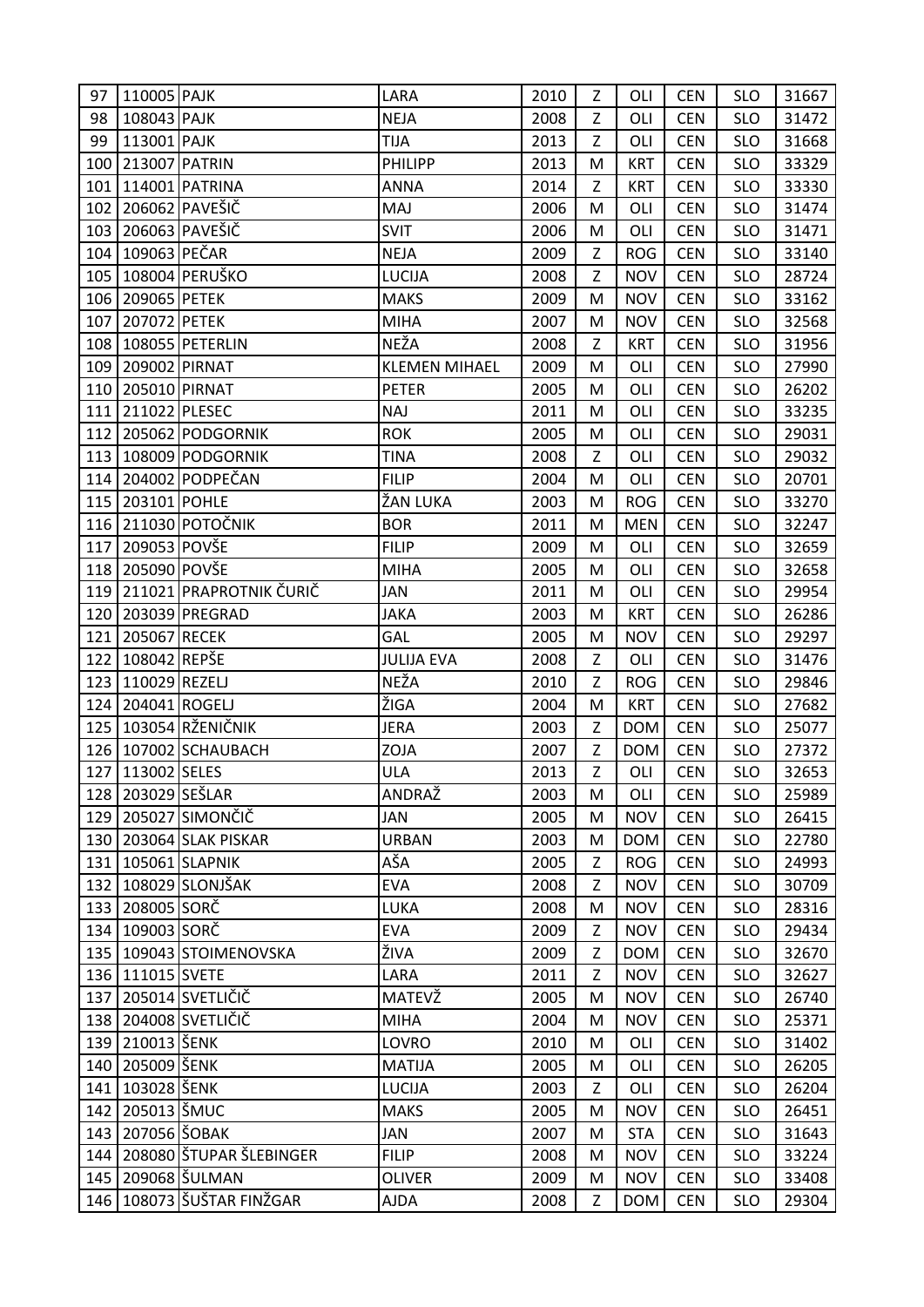| 147 |                     | 112003 ŠUŠTAR FINŽGAR | <b>BRINA</b>  | 2012 | Z | <b>DOM</b> | <b>CEN</b> | <b>SLO</b> | 31845 |
|-----|---------------------|-----------------------|---------------|------|---|------------|------------|------------|-------|
|     |                     | 148 209008 TEKALEC    | <b>IZTOK</b>  | 2009 | M | <b>DOM</b> | <b>CEN</b> | <b>SLO</b> | 29847 |
| 149 |                     | 106005 TEKALEC        | ZARJA         | 2006 | Z | <b>DOM</b> | <b>CEN</b> | <b>SLO</b> | 27377 |
| 150 |                     | 106024 TOMINC         | <b>LINA</b>   | 2006 | Z | <b>NOV</b> | <b>CEN</b> | <b>SLO</b> | 28408 |
| 151 |                     | 208064 TRATAR         | ALJAŽ         | 2008 | M | <b>ROG</b> | <b>CEN</b> | <b>SLO</b> | 28170 |
|     | 152 210009 ULČAR    |                       | JANŽ MAKSIM   | 2010 | M | <b>NOV</b> | <b>CEN</b> | <b>SLO</b> | 31007 |
| 153 | 109014 ULČAR        |                       | AJDA KATARINA | 2009 | Z | <b>NOV</b> | <b>CEN</b> | <b>SLO</b> | 31006 |
| 154 | 105078 URŠIČ        |                       | ANA           | 2005 | Z | OLI        | <b>CEN</b> | <b>SLO</b> | 32298 |
|     | 155 111019 VAHČIČ   |                       | <b>BRINA</b>  | 2011 | Z | <b>KRT</b> | <b>CEN</b> | <b>SLO</b> | 32851 |
|     |                     | 156 210032 VESNAVER   | VAL           | 2010 | M | OLI        | <b>CEN</b> | <b>SLO</b> | 32655 |
|     | 157 210043 VINTAR   |                       | <b>TIT</b>    | 2010 | M | <b>ROG</b> | <b>CEN</b> | <b>SLO</b> | 30815 |
|     | 158   108071 VINTAR |                       | TIA           | 2008 | Z | <b>ROG</b> | <b>CEN</b> | <b>SLO</b> | 30814 |
| 159 |                     | 105077 VOLAVŠEK       | <b>EMA</b>    | 2005 | Z | <b>STA</b> | <b>CEN</b> | <b>SLO</b> | 31639 |
| 160 |                     | 106056 VOLAVŠEK       | <b>MANJA</b>  | 2006 | Z | <b>STA</b> | <b>CEN</b> | <b>SLO</b> | 31644 |
|     | 161 207011 VOLF     |                       | <b>FILIP</b>  | 2007 | M | <b>DOM</b> | <b>CEN</b> | <b>SLO</b> | 28264 |
|     | 162 209007 VOLF     |                       | VILI          | 2009 | M | <b>DOM</b> | <b>CEN</b> | <b>SLO</b> | 29848 |
| 163 | 112006 VOLF         |                       | MAJA          | 2012 | Z | <b>DOM</b> | <b>CEN</b> | <b>SLO</b> | 31941 |
| 164 | 106057 VUGA         |                       | DAŠA          | 2006 | Z | <b>ELE</b> | <b>CEN</b> | <b>SLO</b> | 31735 |
|     | 165 211011 ZGONC    |                       | <b>MAKS</b>   | 2011 | M | OLI        | <b>CEN</b> | <b>SLO</b> | 32591 |
|     |                     | 166 204045 ZUPANČIČ   | <b>FILIP</b>  | 2004 | M | <b>NOV</b> | <b>CEN</b> | <b>SLO</b> | 28061 |
|     | 167   208004 ŽAGAR  |                       | <b>JAKA</b>   | 2008 | M | <b>NOV</b> | <b>CEN</b> | <b>SLO</b> | 28251 |

## **NOTRANJSKO - PRIMORSKA REGIJA**

| #              |               | koda priimek           | ime              | letnik   spol |   | klub       | regija     | drzava     | kartica |
|----------------|---------------|------------------------|------------------|---------------|---|------------|------------|------------|---------|
| 1              |               | 105056 ABRAM           | ŽANA             | 2005          | Z | <b>POS</b> | <b>NPR</b> | <b>SLO</b> | 28909   |
| $\overline{2}$ |               | 205085 ARCON           | ANŽEJ            | 2005          | M | SDP        | <b>NPR</b> | <b>SLO</b> | 31687   |
| 3              | 207066 BAN    |                        | LUKA             | 2007          | M | <b>IZO</b> | <b>NPR</b> | <b>SLO</b> | 32146   |
| 4              | 106027 BIRSA  |                        | <b>EMA</b>       | 2006          | Z | <b>POS</b> | <b>NPR</b> | <b>SLO</b> | 28910   |
| 5              | 111018 BIRSA  |                        | LORENA           | 2011          | Z | POS        | <b>NPR</b> | <b>SLO</b> | 33087   |
| 6              | 208071 BIŠČAK |                        | <b>JAKA</b>      | 2008          | M | <b>SKM</b> | <b>NPR</b> | <b>SLO</b> | 32694   |
| $\overline{7}$ | 110001 BIZJAK |                        | <b>VIKTORIJA</b> | 2010          | Z | ASA        | <b>NPR</b> | <b>SLO</b> | 31087   |
| 8              | 208027 BOŽIČ  |                        | TAJ              | 2008          | M | SNZ        | <b>NPR</b> | <b>SLO</b> | 30116   |
| 9              |               | 109025 BURGAR          | <b>GAJA</b>      | 2009          | Z | <b>MAT</b> | <b>NPR</b> | <b>SLO</b> | 31870   |
| 10             |               | 108054 BURGAR          | <b>IRIS</b>      | 2008          | Z | <b>MAT</b> | <b>NPR</b> | <b>SLO</b> | 31869   |
| 11             |               | 205094 ČELAN MILOŠEVIČ | LUKA             | 2005          | M | <b>SKM</b> | <b>NPR</b> | <b>SLO</b> | 32545   |
| 12             | 106052 DROLE  |                        | <b>ELA</b>       | 2006          | Z | <b>MAT</b> | <b>NPR</b> | <b>SLO</b> | 30771   |
| 13             | 209046 FELC   |                        | SAMO             | 2009          | M | JAV        | <b>NPR</b> | <b>SLO</b> | 32535   |
| 14             | 206006 FELC   |                        | <b>TOMI</b>      | 2006          | M | <b>JAV</b> | <b>NPR</b> | <b>SLO</b> | 27240   |
| 15             |               | 109068 FILIPČIČ        | <b>KARIN</b>     | 2009          | Z | <b>SKM</b> | <b>NPR</b> | <b>SLO</b> | 33480   |
| 16             |               | 105072 FILIPČIČ        | <b>NINA</b>      | 2005          | Z | <b>SKM</b> | <b>NPR</b> | <b>SLO</b> | 30705   |
| 17             |               | 210024 FONTANINI       | <b>KEVIN</b>     | 2010          | M | <b>GOR</b> | <b>NPR</b> | <b>SLO</b> | 32357   |
| 18             |               | 207070 FONTANINI       | <b>NIK</b>       | 2007          | M | <b>GOR</b> | <b>NPR</b> | <b>SLO</b> | 32384   |
| 19             |               | 205034 GOMILŠČEK       | GAL              | 2005          | M | <b>MAT</b> | <b>NPR</b> | <b>SLO</b> | 27702   |
| 20             |               | 207020 GOVEKAR         | MATEVŽ           | 2007          | M | <b>LOG</b> | <b>NPR</b> | <b>SLO</b> | 29296   |
| 21             |               | 106004 GRMOVŠEK        | <b>KAROLINA</b>  | 2006          | Z | <b>JAV</b> | <b>NPR</b> | <b>SLO</b> | 27241   |
| 22             |               | 109019 GRMOVŠEK        | <b>MARINA</b>    | 2009          | Z | JAV        | <b>NPR</b> | <b>SLO</b> | 31713   |
| 23             |               | 204011 HROVATIN        | VID              | 2004          | M | JAV        | <b>NPR</b> | <b>SLO</b> | 26066   |
| 24             |               | 106014 HROVATIN        | ŽIVA             | 2006          | Z | JAV        | <b>NPR</b> | <b>SLO</b> | 28151   |
| 25             | 208042 HVALA  |                        | <b>MATIC</b>     | 2008          | M | <b>MAT</b> | <b>NPR</b> | <b>SLO</b> | 30774   |
| 26             | 105014 HVALA  |                        | <b>MANCA</b>     | 2005          | Z | <b>MAT</b> | <b>NPR</b> | <b>SLO</b> | 27396   |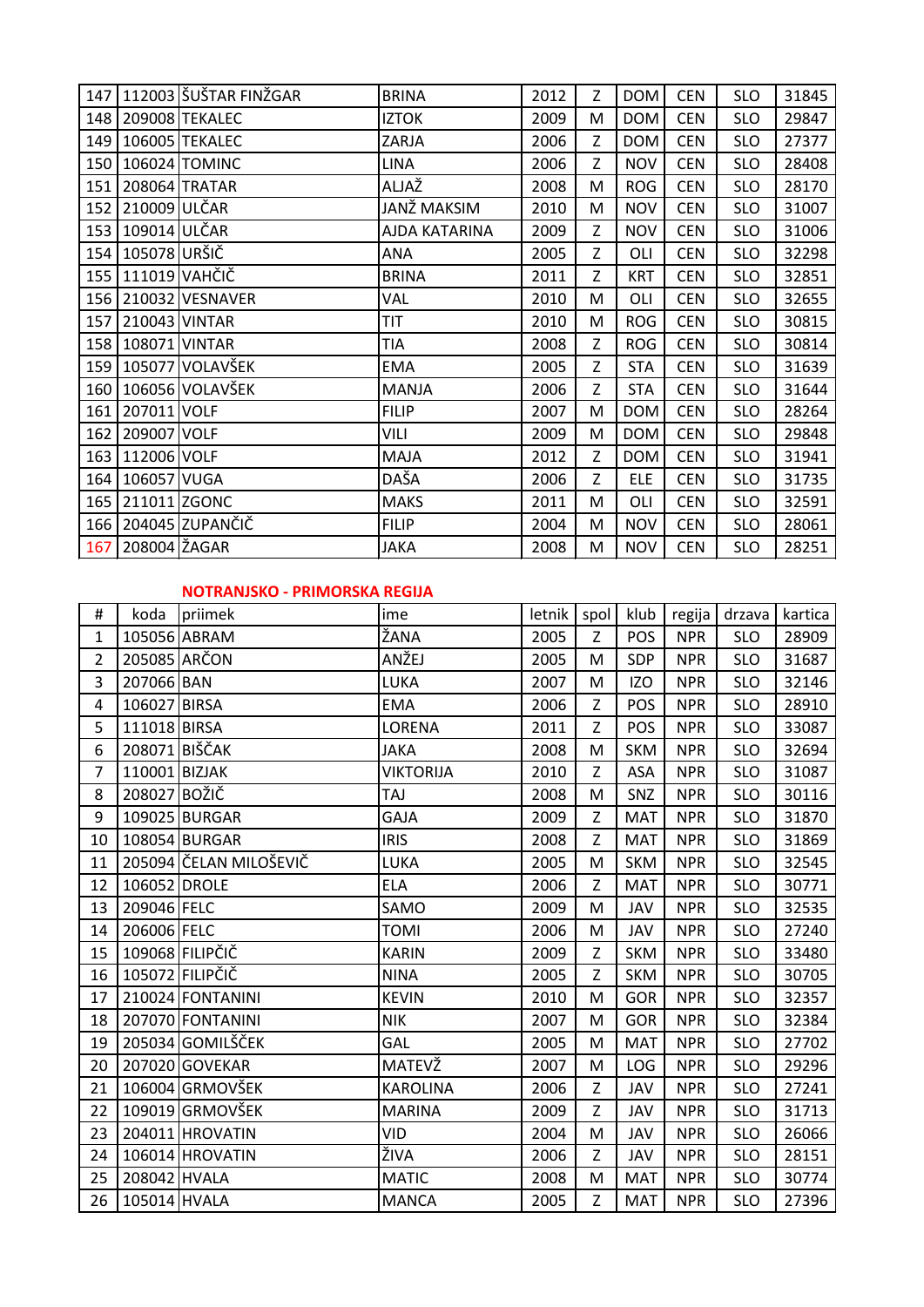| 27 | 206070 HVALIČ |                        | <b>GAL</b>       | 2006 | м | <b>GOR</b> | <b>NPR</b> | <b>SLO</b> | 32373 |
|----|---------------|------------------------|------------------|------|---|------------|------------|------------|-------|
| 28 | 206060 JEKLIN |                        | <b>RENE</b>      | 2006 | M | <b>MAT</b> | <b>NPR</b> | <b>SLO</b> | 30772 |
| 29 | 104010 JERAM  |                        | <b>PATRICIJA</b> | 2004 | Z | <b>IDR</b> | <b>NPR</b> | <b>SLO</b> | 26236 |
| 30 |               | 107052 JURCA ŠTEFANČIČ | LANA             | 2007 | Z | POS        | <b>NPR</b> | <b>SLO</b> | 31967 |
| 31 |               | 211017 KANELLOPULOS    | JAN              | 2011 | M | <b>MAT</b> | <b>NPR</b> | <b>SLO</b> | 33021 |
| 32 | 205004 KAVČIČ |                        | <b>ALEKS</b>     | 2005 | M | JAV        | <b>NPR</b> | <b>SLO</b> | 26068 |
| 33 | 206001 KAVČIČ |                        | <b>BOR</b>       | 2006 | M | JAV        | <b>NPR</b> | <b>SLO</b> | 26069 |
| 34 | 210026 KAVČIČ |                        | LUKA             | 2010 | M | JAV        | <b>NPR</b> | <b>SLO</b> | 32521 |
| 35 | 109036 KAVČIČ |                        | KAJA             | 2009 | Z | JAV        | <b>NPR</b> | <b>SLO</b> | 32602 |
| 36 |               | 207047 KLEMEN          | ALJAŽ            | 2007 | M | POS        | <b>NPR</b> | <b>SLO</b> | 30516 |
| 37 |               | 105057 KLEMEN          | <b>TIJA</b>      | 2005 | Z | POS        | <b>NPR</b> | <b>SLO</b> | 28911 |
| 38 |               | 209031 KLINKON         | <b>ALEX</b>      | 2009 | M | <b>MAT</b> | <b>NPR</b> | <b>SLO</b> | 31355 |
| 39 | 109040 KOBAL  |                        | <b>JULIJA</b>    | 2009 | Ζ | GOR        | <b>NPR</b> | <b>SLO</b> | 32636 |
| 40 | 208076 KOBAL  |                        | <b>MATIC</b>     | 2008 | M | <b>MAT</b> | <b>NPR</b> | <b>SLO</b> | 33020 |
| 41 |               | 108039 KOGLOT          | <b>MIA</b>       | 2008 | Z | <b>GOR</b> | <b>NPR</b> | <b>SLO</b> | 31399 |
| 42 | 108053 KOGOJ  |                        | <b>RENEE</b>     | 2008 | Z | <b>MAT</b> | <b>NPR</b> | <b>SLO</b> | 31359 |
| 43 | 205078 KOKALJ |                        | GAŠPER           | 2005 | M | <b>LOG</b> | <b>NPR</b> | <b>SLO</b> | 30687 |
| 44 | 208029 KOKALJ |                        | <b>MATEJ</b>     | 2008 | M | LOG        | <b>NPR</b> | <b>SLO</b> | 30696 |
| 45 | 203092 KOKALJ |                        | <b>MIHA</b>      | 2003 | M | LOG        | <b>NPR</b> | <b>SLO</b> | 30697 |
| 46 |               | 211018 KOKOLE          | <b>MARKO</b>     | 2011 | M | <b>MAT</b> | <b>NPR</b> | <b>SLO</b> | 33018 |
| 47 |               | 207079 KRANJC          | LUKA             | 2007 | M | <b>MAT</b> | <b>NPR</b> | <b>SLO</b> | 33024 |
| 48 |               | 112009 KRIŽNIČ         | LARA             | 2012 | Z | <b>MAT</b> | <b>NPR</b> | <b>SLO</b> | 33017 |
| 49 |               | 208043 KRUH HVALA      | <b>TARAS</b>     | 2008 | M | GOR        | <b>NPR</b> | <b>SLO</b> | 31398 |
| 50 | 210021 KUNC   |                        | <b>TOBIJA</b>    | 2010 | M | <b>LOG</b> | <b>NPR</b> | <b>SLO</b> | 31830 |
| 51 | 107016 KUNC   |                        | ANA              | 2007 | Z | LOG        | <b>NPR</b> | <b>SLO</b> | 28995 |
| 52 | 210057 LAMPE  |                        | <b>URBAN</b>     | 2010 | M | JAV        | <b>NPR</b> | <b>SLO</b> | 33317 |
| 53 |               | 205068 LAVRENČIČ       | <b>ROK</b>       | 2005 | M | <b>MAT</b> | <b>NPR</b> | <b>SLO</b> | 29320 |
| 54 | 206007 LEBAN  |                        | <b>DOMEN</b>     | 2006 | M | <b>IDR</b> | <b>NPR</b> | <b>SLO</b> | 27326 |
| 55 | 104003 LEBAN  |                        | MANJA            | 2004 | Z | <b>IDR</b> | <b>NPR</b> | <b>SLO</b> | 24781 |
| 56 | 208077 LEBAN  |                        | <b>MAKS</b>      | 2008 | M | <b>MAT</b> | <b>NPR</b> | <b>SLO</b> | 33023 |
| 57 | 210039 LEBAN  |                        | <b>TOMAŽ</b>     | 2010 | M | <b>MAT</b> | <b>NPR</b> | <b>SLO</b> | 33022 |
| 58 |               | 205071 LESKOVEC        | <b>JAKOB</b>     | 2005 | M | <b>LOG</b> | <b>NPR</b> | <b>SLO</b> | 29136 |
| 59 |               | 107021 LESKOVEC        | <b>JERCA</b>     | 2007 | Z | LOG        | <b>NPR</b> | <b>SLO</b> | 29137 |
| 60 | 212008 LOGAR  |                        | <b>VID</b>       | 2012 | M | JAV        | <b>NPR</b> | <b>SLO</b> | 33161 |
| 61 | 110006 LOGAR  |                        | <b>NIKA</b>      | 2010 | Z | JAV        | <b>NPR</b> | <b>SLO</b> | 31665 |
| 62 |               | 108063 MAČUS           | <b>ELA</b>       | 2008 | Z | GOR        | <b>NPR</b> | <b>SLO</b> | 32635 |
| 63 |               | 211019 MAŠERA          | <b>GREGA</b>     | 2011 | M | <b>MAT</b> | <b>NPR</b> | <b>SLO</b> | 33016 |
| 64 |               | 208036 MAŠERA          | <b>MIHA</b>      | 2008 | M | <b>MAT</b> | <b>NPR</b> | <b>SLO</b> | 30921 |
| 65 |               | 108033 MAŠERA          | <b>TINKARA</b>   | 2008 | Z | <b>MAT</b> | <b>NPR</b> | <b>SLO</b> | 30773 |
| 66 |               | 204078 MAVER ROLDO     | ŽIGA             | 2004 | M | <b>GOR</b> | <b>NPR</b> | <b>SLO</b> | 32378 |
| 67 |               | 107046 MOČNIK          | <b>MANCA</b>     | 2007 | Z | <b>MAT</b> | <b>NPR</b> | <b>SLO</b> | 30770 |
| 68 |               | 209034 MRAKIČ          | <b>NEJC</b>      | 2009 | M | GOR        | <b>NPR</b> | <b>SLO</b> | 31400 |
| 69 | 208073 MUŠIČ  |                        | <b>MARK</b>      | 2008 | M | <b>VRH</b> | <b>NPR</b> | <b>SLO</b> | 32861 |
| 70 |               | 203097 OREŠNIK         | <b>LOVRENC</b>   | 2003 | M | <b>LOG</b> | <b>NPR</b> | <b>SLO</b> | 31831 |
| 71 |               | 207052 PAVLICA ZORN    | <b>TOBIJA</b>    | 2007 | M | <b>GOR</b> | <b>NPR</b> | <b>SLO</b> | 31431 |
| 72 |               | 105076 PAVLICA ZORN    | <b>BRINA</b>     | 2005 | Z | GOR        | <b>NPR</b> | <b>SLO</b> | 31430 |
| 73 | 209012 PEČEK  |                        | <b>ENEJ</b>      | 2009 | M | JAV        | <b>NPR</b> | <b>SLO</b> | 30009 |
| 74 | 213005 PEČEK  |                        | <b>ERIK</b>      | 2013 | M | JAV        | <b>NPR</b> | <b>SLO</b> | 33160 |
| 75 | 111006 PEČEK  |                        | <b>EVA</b>       | 2011 | Z | JAV        | <b>NPR</b> | <b>SLO</b> | 31666 |
| 76 |               | 206071 PETROVČIČ       | ANŽE             | 2006 | M | LOG        | <b>NPR</b> | <b>SLO</b> | 32703 |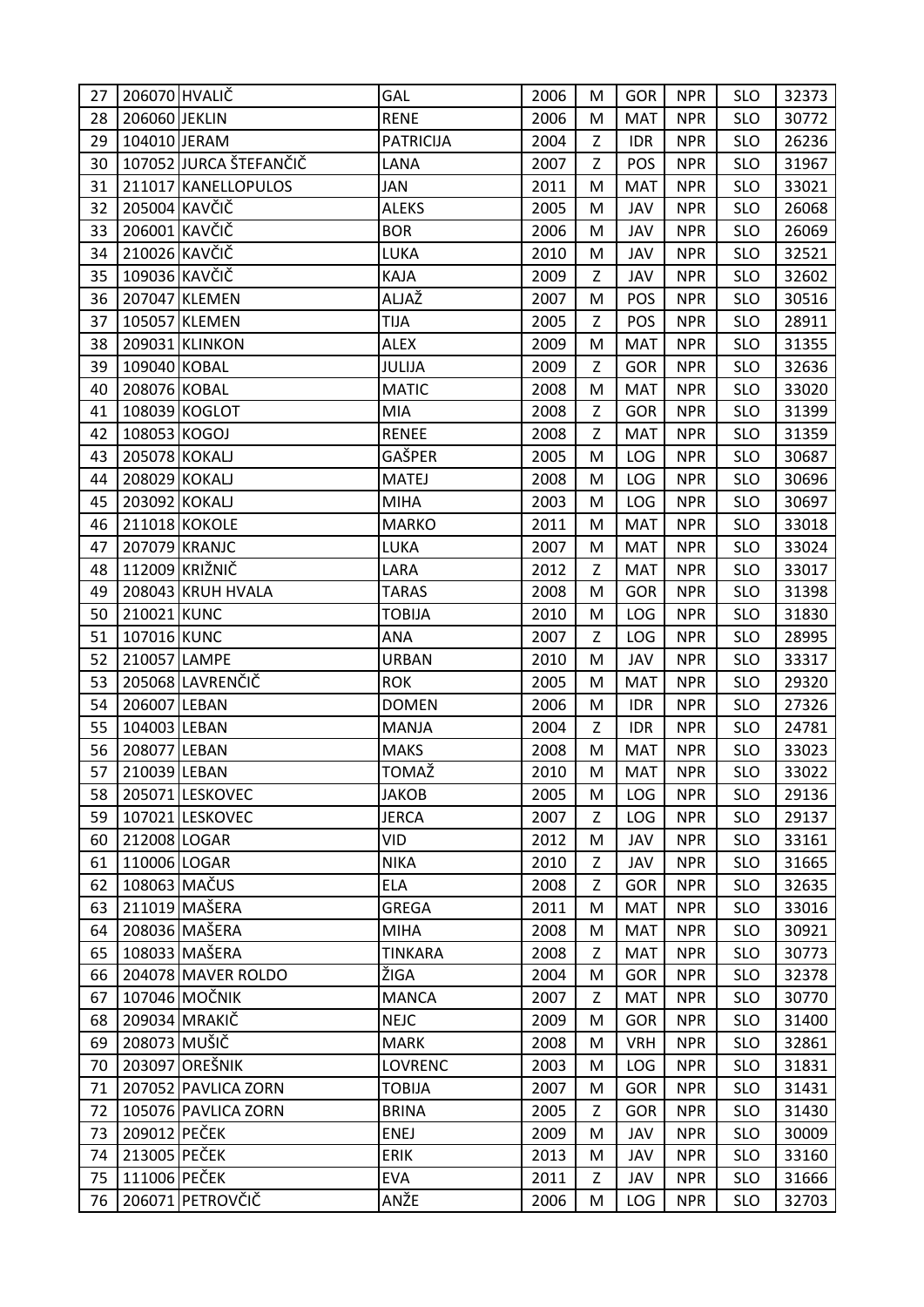| 77  |                  | 209069 PETROVČIČ         | GAL             | 2009 | M | <b>LOG</b> | <b>NPR</b> | <b>SLO</b> | 33441 |
|-----|------------------|--------------------------|-----------------|------|---|------------|------------|------------|-------|
| 78  | 107056 PIRIH     |                          | <b>MANCA</b>    | 2007 | Z | <b>GOR</b> | <b>NPR</b> | <b>SLO</b> | 32182 |
| 79  | 107057 PIRIH     |                          | <b>METKA</b>    | 2007 | Z | <b>GOR</b> | <b>NPR</b> | <b>SLO</b> | 32180 |
| 80  | 109065 PIRIH     |                          | URŠA            | 2009 | Z | SNZ        | <b>NPR</b> | <b>SLO</b> | 33385 |
| 81  |                  | 206053 POLJANEC          | <b>NIK</b>      | 2006 | M | JAV        | <b>NPR</b> | <b>SLO</b> | 30272 |
| 82  |                  | 103042 RONZULLO          | <b>ALJA</b>     | 2003 | Z | SDP        | <b>NPR</b> | <b>SLO</b> | 27292 |
| 83  |                  | 210037 RUPNIK            | <b>RENE</b>     | 2010 | M | JAV        | <b>NPR</b> | <b>SLO</b> | 32928 |
| 84  |                  | 107071 RUPNIK            | ČARNA           | 2007 | Z | JAV        | <b>NPR</b> | <b>SLO</b> | 32930 |
| 85  |                  | 105009 RUPNIK            | JULIJA          | 2005 | Z | JAV        | <b>NPR</b> | <b>SLO</b> | 27249 |
| 86  |                  | 109023 RUPNIK            | <b>NEJA</b>     | 2009 | Z | JAV        | <b>NPR</b> | <b>SLO</b> | 31784 |
| 87  |                  | 209016 RUPNIK            | <b>DAVID</b>    | 2009 | M | LOG        | <b>NPR</b> | <b>SLO</b> | 30692 |
| 88  |                  | 104025 SAMOKEC           | ANA             | 2004 | Z | SNZ        | <b>NPR</b> | <b>SLO</b> | 27293 |
| 89  |                  | 206072 SEMENIČ           | <b>TRISTAN</b>  | 2006 | M | <b>GOR</b> | <b>NPR</b> | <b>SLO</b> | 32827 |
| 90  | 208062 SULIČ     |                          | SAMO            | 2008 | M | <b>GOR</b> | <b>NPR</b> | <b>SLO</b> | 32184 |
| 91  |                  | 205042 SVETLIČIČ         | <b>JOŠT</b>     | 2005 | M | JAV        | <b>NPR</b> | <b>SLO</b> | 28318 |
| 92  | 211010 ŠADL      |                          | MATEVŽ          | 2011 | M | <b>SKM</b> | <b>NPR</b> | <b>SLO</b> | 32544 |
| 93  | 106059 ŠADL      |                          | <b>TAJA</b>     | 2006 | Z | <b>SKM</b> | <b>NPR</b> | <b>SLO</b> | 31915 |
| 94  | 208046 ŠAVLI     |                          | <b>KRISTIAN</b> | 2008 | M | <b>GOR</b> | <b>NPR</b> | <b>SLO</b> | 31421 |
| 95  | 206018 ŠEBALJ    |                          | GAL             | 2006 | M | JAV        | <b>NPR</b> | <b>SLO</b> | 28154 |
| 96  | 203055 ŠEBALJ    |                          | VID             | 2003 | M | JAV        | <b>NPR</b> | <b>SLO</b> | 27295 |
| 97  | 208072 ŠKOF      |                          | <b>NAL</b>      | 2008 | M | <b>VRH</b> | <b>NPR</b> | <b>SLO</b> | 32775 |
| 98  |                  | 108024 ŠKRABOLJE         | <b>CORINA</b>   | 2008 | Z | SNZ        | <b>NPR</b> | <b>SLO</b> | 30121 |
| 99  | 205043 ŠMID      |                          | <b>DANIEL</b>   | 2005 | M | <b>KAN</b> | <b>NPR</b> | <b>SLO</b> | 28392 |
| 100 |                  | 109013 ŠPACAPAN          | <b>NELI</b>     | 2009 | Z | GOR        | <b>NPR</b> | <b>SLO</b> | 30479 |
| 101 |                  | 104054 ŠPACAPAN          | <b>NIKA</b>     | 2004 | Z | <b>GOR</b> | <b>NPR</b> | <b>SLO</b> | 30466 |
|     | 102 207038 TRČEK |                          | ANŽE            | 2007 | M | JAV        | <b>NPR</b> | <b>SLO</b> | 30081 |
| 103 | 110008 ULJAN     |                          | VANESA          | 2010 | Z | SNZ        | <b>NPR</b> | <b>SLO</b> | 31764 |
| 104 | 110046 VIČIČ     |                          | <b>VITA</b>     | 2010 | Z | SNZ        | <b>NPR</b> | <b>SLO</b> | 33333 |
| 105 |                  | 208079 VIDMAR            | BLAŽ            | 2008 | M | POS        | <b>NPR</b> | <b>SLO</b> | 33086 |
|     |                  | 106   108062   VODOPIVEC | <b>ELA</b>      | 2008 | Z | GOR        | <b>NPR</b> | <b>SLO</b> | 32637 |
| 107 |                  | 211029 ŽIVKOVIĆ          | <b>ELIJA</b>    | 2011 | M | JAV        | <b>NPR</b> | <b>SLO</b> | 33437 |

## **VZHODNA REGIJA**

| #              | koda          | priimek              | ime                 | letnik | spol | klub       | regija     | drzava     | kartica |
|----------------|---------------|----------------------|---------------------|--------|------|------------|------------|------------|---------|
| 1              |               | 106061 ATANASOVSKA   | JANA                | 2006   | Z.   | ZAJ        | <b>VZH</b> | <b>SLO</b> | 32582   |
| $\overline{2}$ | 107037 BAJEC  |                      | NEŽA                | 2007   | Z.   | <b>BRM</b> | <b>VZH</b> | <b>SLO</b> | 30689   |
| 3              | 110018 BIJOL  |                      | <b>NELI</b>         | 2010   | Z    | <b>VUZ</b> | <b>VZH</b> | <b>SLO</b> | 32561   |
| 4              |               | 104048 BOMBAČ        | TAJA                | 2004   | Z    | <b>UNC</b> | <b>VZH</b> | <b>SLO</b> | 29041   |
| 5              |               | 104013 BRICMAN       | ŽANA NINA           | 2004   | Z.   | <b>VUZ</b> | <b>VZH</b> | <b>SLO</b> | 26276   |
| 6              | 206042 BUČAR  |                      | <b>LUKA</b>         | 2006   | M    | <b>BRM</b> | <b>VZH</b> | <b>SLO</b> | 29819   |
| 7              | 208078 ČERNE  |                      | TIMOTEJ             | 2008   | М    | <b>TRB</b> | <b>VZH</b> | <b>SLO</b> | 30785   |
| 8              | 209062 COP    |                      | JANEZ               | 2009   | M    | TRB        | VZH        | <b>SLO</b> | 30784   |
| 9              | 211004 COP    |                      | JOŠT                | 2011   | M    | TRB        | <b>VZH</b> | <b>SLO</b> | 31714   |
| 10             | 213006 COP    |                      | <b>URH</b>          | 2013   | М    | TRB        | <b>VZH</b> | <b>SLO</b> | 33211   |
| 11             |               | 210011 ČORVAN GERŠAK | <b>DAMAS SUNITA</b> | 2010   | M    | <b>ALS</b> | <b>VZH</b> | <b>SLO</b> | 31095   |
| 12             |               | 105015 DEBELAK       | KIM                 | 2005   | Z    | <b>CRN</b> | <b>VZH</b> | <b>SLO</b> | 27421   |
| 13             | 205091 DIUKEL |                      | VALENTYN            | 2005   | M    | <b>BRM</b> | <b>VZH</b> | <b>SLO</b> | 32668   |
| 14             |               | 206044 DOBNIK        | LAN ALEKSANDER      | 2006   | M    | <b>UNC</b> | <b>VZH</b> | <b>SLO</b> | 28508   |
| 15             |               | 205089 DOBRESKI      | JAKOV               | 2005   | М    | ZAJ        | <b>VZH</b> | <b>SLO</b> | 32586   |
| 16             |               | 108075 DOLENC        | <b>NEJA</b>         | 2008   | Z    | ZAG        | <b>VZH</b> | <b>SLO</b> | 33340   |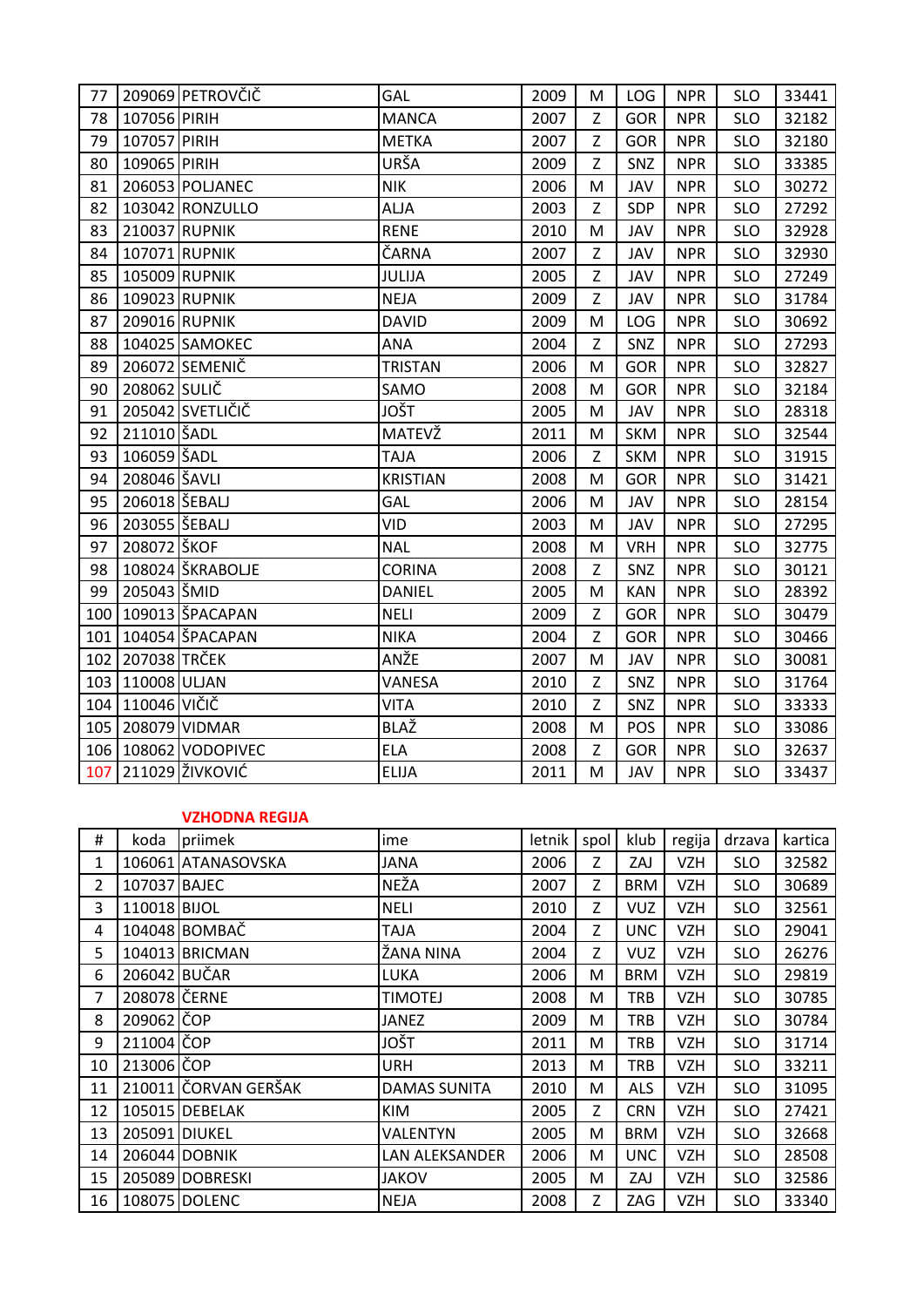| 17 |               | 108019 DOLINAR        | VALENTINA      | 2008 | Z | <b>ALS</b> | VZH        | <b>SLO</b> | 29975 |
|----|---------------|-----------------------|----------------|------|---|------------|------------|------------|-------|
| 18 |               | 206019 DVORNIK        | LUKA           | 2006 | M | <b>DVO</b> | <b>VZH</b> | <b>SLO</b> | 24983 |
| 19 |               | 208056 ERJAVEC        | <b>LADO</b>    | 2008 | M | <b>FUZ</b> | <b>VZH</b> | <b>SLO</b> | 31809 |
| 20 | 207021 FINKŠT |                       | ŽAN            | 2007 | M | <b>UNC</b> | <b>VZH</b> | <b>SLO</b> | 29802 |
| 21 |               | 108021 FURMAN         | ŽANIN          | 2008 | Z | <b>ALS</b> | <b>VZH</b> | <b>SLO</b> | 29976 |
| 22 |               | 108051 GARBUS         | TIA            | 2008 | Ζ | <b>FUZ</b> | <b>VZH</b> | <b>SLO</b> | 31810 |
| 23 |               | 107051 GARBUS         | ŽIVA           | 2007 | Z | <b>FUZ</b> | <b>VZH</b> | <b>SLO</b> | 31811 |
| 24 |               | 109031 GERDEJ         | <b>HANA</b>    | 2009 | Z | <b>FUZ</b> | <b>VZH</b> | <b>SLO</b> | 32550 |
| 25 | 205092 GOLOB  |                       | GAŠPER         | 2005 | M | <b>TRB</b> | <b>VZH</b> | <b>SLO</b> | 30783 |
| 26 |               | 108060 GORJUP         | <b>EVA</b>     | 2008 | Z | <b>ALS</b> | <b>VZH</b> | <b>SLO</b> | 32525 |
| 27 |               | 210034 GORJUP         | <b>MIHA</b>    | 2010 | M | <b>TRB</b> | <b>VZH</b> | <b>SLO</b> | 32700 |
| 28 |               | 110014 GORNIK ZUPANIČ | ŽIVA           | 2010 | Z | <b>BRM</b> | <b>VZH</b> | <b>SLO</b> | 32495 |
| 29 | 108065 GORZA  |                       | ŽANA           | 2008 | Z | <b>CRN</b> | <b>VZH</b> | <b>SLO</b> | 32647 |
| 30 |               | 211012 GOSTENČNIK     | <b>TINE</b>    | 2011 | M | <b>BRM</b> | <b>VZH</b> | <b>SLO</b> | 32609 |
| 31 |               | 110012 GOSTENČNIK     | <b>CORA</b>    | 2010 | Z | <b>BRM</b> | <b>VZH</b> | <b>SLO</b> | 32292 |
| 32 |               | 112010 GROBOVŠEK      | <b>SARA</b>    | 2012 | Z | <b>VUZ</b> | <b>VZH</b> | <b>SLO</b> | 33344 |
| 33 | 207081 GUZEJ  |                       | <b>TIL</b>     | 2007 | M | DR7        | <b>VZH</b> | <b>SLO</b> | 31501 |
| 34 |               | 203043 HABERMAN       | <b>LEON</b>    | 2003 | M | <b>VUZ</b> | <b>VZH</b> | <b>SLO</b> | 19936 |
| 35 | 203012 HELBL  |                       | <b>MATIC</b>   | 2003 | M | <b>VUZ</b> | <b>VZH</b> | <b>SLO</b> | 25047 |
| 36 |               | 207057 HENDLER        | ANEJ           | 2007 | M | <b>VUZ</b> | <b>VZH</b> | <b>SLO</b> | 31670 |
| 37 |               | 208047 HERNAVS        | GAL            | 2008 | M | <b>TRB</b> | <b>VZH</b> | <b>SLO</b> | 30782 |
| 38 |               | 212006 HERNAVS        | MAJ            | 2012 | M | <b>TRB</b> | <b>VZH</b> | <b>SLO</b> | 32598 |
| 39 |               | 205017 HRIBERŠEK      | <b>ALEN</b>    | 2005 | M | <b>UNC</b> | <b>VZH</b> | <b>SLO</b> | 27172 |
| 40 |               | 211009 HRIBERŠEK      | VAL            | 2011 | M | <b>BRM</b> | <b>VZH</b> | <b>SLO</b> | 32374 |
| 41 |               | 108047 HRIBERŠEK      | <b>EVA</b>     | 2008 | Z | <b>BRM</b> | <b>VZH</b> | <b>SLO</b> | 31614 |
| 42 | 207074 ILEV   |                       | <b>DANILO</b>  | 2007 | M | ZAJ        | <b>VZH</b> | <b>SLO</b> | 32584 |
| 43 |               | 206047 INDIHAR        | GAŠPER         | 2006 | M | <b>BRM</b> | <b>VZH</b> | <b>SLO</b> | 29888 |
| 44 |               | 107026 INDIHAR        | <b>HANA</b>    | 2007 | Z | <b>BRM</b> | <b>VZH</b> | <b>SLO</b> | 29889 |
| 45 |               | 109029 JAMŠEK         | <b>TINKARA</b> | 2009 | Z | <b>TRB</b> | <b>VZH</b> | <b>SLO</b> | 32366 |
| 46 | 109006 JAN    |                       | <b>BRINA</b>   | 2009 | Z | <b>TRB</b> | <b>VZH</b> | <b>SLO</b> | 29977 |
| 47 | 105068 JERAJ  |                       | <b>ALJA</b>    | 2005 | Z | <b>TRB</b> | <b>VZH</b> | <b>SLO</b> | 29922 |
| 48 | 208065 JERIČ  |                       | VAL            | 2008 | м | <b>ALS</b> | <b>VZH</b> | <b>SLO</b> | 32538 |
| 49 |               | 109052 KACL-KUPLEN    | <b>TADEA</b>   | 2009 | Z | <b>CRN</b> | <b>VZH</b> | <b>SLO</b> | 33010 |
| 50 | 206061 KARO   |                       | TAJ            | 2006 | M | <b>BRM</b> | <b>VZH</b> | <b>SLO</b> | 29081 |
| 51 | 212010 KELC   |                       | MAJ            | 2012 | M | <b>BRM</b> | <b>VZH</b> | <b>SLO</b> | 33378 |
| 52 | 107029 KIDRIČ |                       | <b>GAJA</b>    | 2007 | Z | <b>ALS</b> | <b>VZH</b> | <b>SLO</b> | 29978 |
| 53 |               | 104045 KLEMENC        | <b>VITA</b>    | 2004 | Z | <b>FUZ</b> | <b>VZH</b> | <b>SLO</b> | 28950 |
| 54 |               | 205035 KOČEVAR        | <b>MATEJ</b>   | 2005 | M | <b>UNC</b> | <b>VZH</b> | <b>SLO</b> | 28118 |
| 55 |               | 209048 KOČEVAR        | <b>JURE</b>    | 2009 | M | <b>ALS</b> | <b>VZH</b> | <b>SLO</b> | 32528 |
| 56 | 206054 KOREN  |                       | MATEVŽ         | 2006 | M | <b>FUZ</b> | <b>VZH</b> | <b>SLO</b> | 30617 |
| 57 | 103063 KOREN  |                       | <b>TINKARA</b> | 2003 | Z | <b>FUZ</b> | <b>VZH</b> | <b>SLO</b> | 28951 |
| 58 |               | 206056 KOTNIK         | VID            | 2006 | M | <b>VEL</b> | <b>VZH</b> | <b>SLO</b> | 30712 |
| 59 |               | 209047 KOTNIK EKART   | <b>OSKAR</b>   | 2009 | M | <b>BRM</b> | <b>VZH</b> | <b>SLO</b> | 32540 |
| 60 | 205070 KOVAČ  |                       | LUKA           | 2005 | M | <b>CRN</b> | <b>VZH</b> | <b>SLO</b> | 29574 |
| 61 | 109067 KOVAČ  |                       | IZA            | 2009 | Z | <b>CRN</b> | <b>VZH</b> | <b>SLO</b> | 33452 |
| 62 |               | 106062 KOVIČ ŽIGERT   | <b>KATJA</b>   | 2006 | Z | <b>TRB</b> | <b>VZH</b> | <b>SLO</b> | 32956 |
| 63 |               | 208020 KRAJNC         | LUKA           | 2008 | M | <b>ALS</b> | <b>VZH</b> | <b>SLO</b> | 29983 |
| 64 |               | 107027 KRAJNC         | ANJA           | 2007 | Z | <b>ALS</b> | <b>VZH</b> | <b>SLO</b> | 29981 |
| 65 |               | 110042 KRESNIK-MLINAR | LOTI           | 2010 | Z | <b>FUZ</b> | <b>VZH</b> | <b>SLO</b> | 33257 |
| 66 |               | 209060 KURNIK         | <b>JAKOB</b>   | 2009 | M | <b>CRN</b> | VZH        | <b>SLO</b> | 33008 |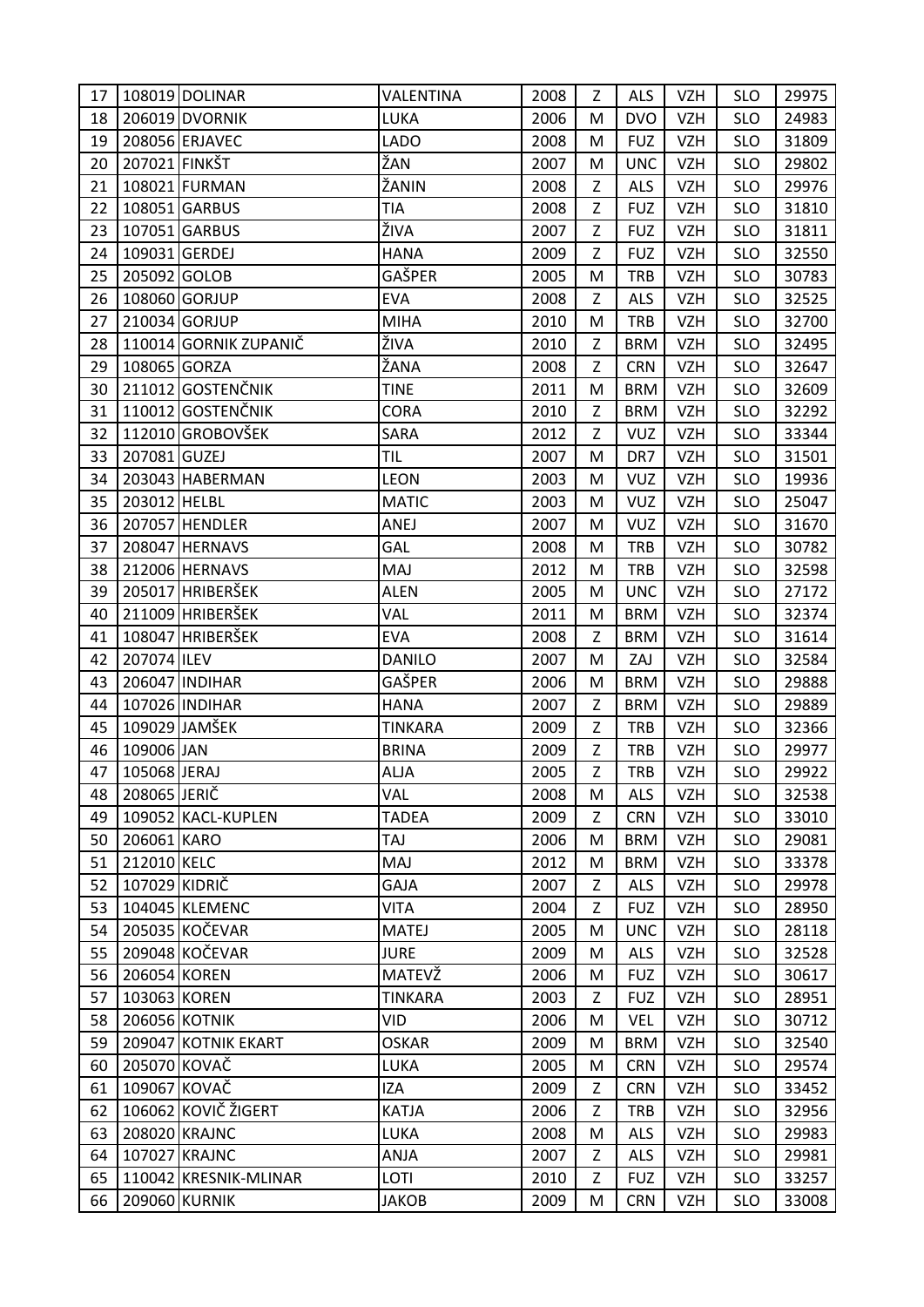| 67  | 207076 LESJAK         |                             | LENART         | 2007 | М           | <b>CRN</b> | VZH        | <b>SLO</b> | 31733 |
|-----|-----------------------|-----------------------------|----------------|------|-------------|------------|------------|------------|-------|
| 68  | 104063 LESJAK         |                             | <b>JOHANA</b>  | 2004 | Z           | <b>CRN</b> | <b>VZH</b> | <b>SLO</b> | 31734 |
| 69  |                       | 207033 LUJANAC              | JAN            | 2007 | M           | <b>ALS</b> | <b>VZH</b> | <b>SLO</b> | 29176 |
| 70  |                       | 210003 LUJANAC              | TIM            | 2010 | M           | <b>ALS</b> | <b>VZH</b> | <b>SLO</b> | 29986 |
| 71  |                       | 207034 MACUH                | GAŠPER         | 2007 | M           | <b>ALS</b> | <b>VZH</b> | <b>SLO</b> | 29988 |
| 72  |                       | 109004 MACUH                | ALMA           | 2009 | Z           | <b>ALS</b> | <b>VZH</b> | <b>SLO</b> | 29987 |
| 73  |                       | 108059 MANDL                | LANA           | 2008 | Z           | <b>BRM</b> | <b>VZH</b> | <b>SLO</b> | 32512 |
| 74  | 106045 MERC           |                             | ANA            | 2006 | Z           | <b>FUZ</b> | <b>VZH</b> | <b>SLO</b> | 30045 |
| 75  |                       | 209049 MERKAČ               | <b>URBAN</b>   | 2009 | M           | <b>FUZ</b> | <b>VZH</b> | <b>SLO</b> | 32548 |
| 76  |                       | 210053 MERKAČ               | VID            | 2010 | M           | <b>FUZ</b> | <b>VZH</b> | <b>SLO</b> | 33259 |
| 77  |                       | 210059 MERVAR BOŽIČ         | <b>RUDY</b>    | 2010 | M           | ZAG        | <b>VZH</b> | <b>SLO</b> | 33379 |
| 78  |                       | 110047 MEŠNJAK              | <b>TINKARA</b> | 2010 | Z           | <b>CRN</b> | <b>VZH</b> | <b>SLO</b> | 33444 |
| 79  |                       | 206067 MLAKAR               | VID            | 2006 | М           | <b>FUZ</b> | <b>VZH</b> | <b>SLO</b> | 31808 |
| 80  |                       | 204075 MLAKAR               | JULIJ          | 2004 | M           | <b>BRM</b> | <b>VZH</b> | <b>SLO</b> | 31534 |
| 81  |                       | 106047 MLAKAR               | ZARJA          | 2006 | Z           | <b>BRM</b> | <b>VZH</b> | <b>SLO</b> | 30624 |
| 82  |                       | 108032 MODRIJAN             | <b>JASMINA</b> | 2008 | $\mathsf Z$ | <b>BRM</b> | <b>VZH</b> | <b>SLO</b> | 31616 |
| 83  |                       | 106055 MODRIJAN             | <b>MANJA</b>   | 2006 | Z           | <b>BRM</b> | <b>VZH</b> | <b>SLO</b> | 31617 |
| 84  | 109053 MORI           |                             | NEŽA           | 2009 | Z           | <b>CRN</b> | <b>VZH</b> | <b>SLO</b> | 33009 |
| 85  |                       | 204084 MURATOVSKI           | <b>PETAR</b>   | 2004 | M           | ZAJ        | <b>VZH</b> | <b>SLO</b> | 33346 |
| 86  |                       | 108013 NAPOTNIK             | <b>NINA</b>    | 2008 | Z           | ZAJ        | <b>VZH</b> | <b>SLO</b> | 27382 |
| 87  |                       | 204059 ODERLAP              | GAL            | 2004 | M           | <b>CRN</b> | <b>VZH</b> | <b>SLO</b> | 28931 |
| 88  |                       | 106032 OMERZU               | ULA            | 2006 | Z           | <b>UNC</b> | <b>VZH</b> | <b>SLO</b> | 29109 |
| 89  | 209044 ORNIK          |                             | <b>URBAN</b>   | 2009 | M           | <b>BRM</b> | <b>VZH</b> | <b>SLO</b> | 32499 |
| 90  |                       | 206049 OSERBAN              | <b>MIHA</b>    | 2006 | M           | <b>CRN</b> | <b>VZH</b> | <b>SLO</b> | 29936 |
| 91  |                       | 108064 OSOJNIK              | <b>ELLA</b>    | 2008 | Z           | <b>CRN</b> | <b>VZH</b> | <b>SLO</b> | 30806 |
| 92  |                       | 109054 OSOJNIK              | <b>METKA</b>   | 2009 | Z           | <b>CRN</b> | VZH        | <b>SLO</b> | 33006 |
| 93  | 107073 OŠLAK          |                             | <b>AJDA</b>    | 2007 | Z           | <b>ALS</b> | <b>VZH</b> | <b>SLO</b> | 30874 |
| 94  | 107028 OŠLAK          |                             | ŠPELA          | 2007 | $\mathsf Z$ | <b>ALS</b> | <b>VZH</b> | <b>SLO</b> | 29168 |
| 95  |                       | 103025 OZIMIC               | <b>NIKA</b>    | 2003 | Z           | <b>CRN</b> | <b>VZH</b> | <b>SLO</b> | 26071 |
| 96  |                       | 209042 PALACIOS MARTINČEVIČ | TIM            | 2009 | M           | <b>BRM</b> | <b>VZH</b> | <b>SLO</b> | 32375 |
| 97  |                       | 209050 PANGERC              | TIM            | 2009 | M           | <b>FUZ</b> | <b>VZH</b> | <b>SLO</b> | 32562 |
| 98  |                       | 207058 PEPEVNIK             | <b>RENE</b>    | 2007 | M           | <b>FUZ</b> | <b>VZH</b> | <b>SLO</b> | 31686 |
| 99  |                       | 105070 PEPEVNIK             | <b>PIKA</b>    | 2005 | Z           | <b>FUZ</b> | <b>VZH</b> | <b>SLO</b> | 30618 |
| 100 | 207041 PERME          |                             | <b>NIK</b>     | 2007 | M           | <b>TRB</b> | <b>VZH</b> | <b>SLO</b> | 30781 |
|     | 101 109007 PERME      |                             | <b>PIKA</b>    | 2009 | Z           | <b>TRB</b> | <b>VZH</b> | <b>SLO</b> | 30780 |
| 102 |                       | 103023 PIŽORN               | <b>AJDA</b>    | 2003 | Z           | <b>UNC</b> | <b>VZH</b> | <b>SLO</b> | 26026 |
|     | 103 108072 PORI       |                             | <b>NAJA</b>    | 2008 | Z           | <b>FUZ</b> | <b>VZH</b> | <b>SLO</b> | 32964 |
|     |                       | 104 107040 PRELOŽNIK        | <b>ANA</b>     | 2007 | Z           | <b>VEL</b> | <b>VZH</b> | <b>SLO</b> | 30716 |
|     |                       | 105 106048 PRELOŽNIK        | IDA            | 2006 | Z           | <b>VEL</b> | <b>VZH</b> | <b>SLO</b> | 30717 |
|     |                       | 106 209009 PROSENAK         | <b>FILIP</b>   | 2009 | M           | <b>ALS</b> | <b>VZH</b> | <b>SLO</b> | 29173 |
| 107 |                       | 104055 PUNČEC               | SARA           | 2004 | Z           | <b>BRM</b> | <b>VZH</b> | <b>SLO</b> | 31531 |
|     | 108   106026 PUŠNIK   |                             | LANA           | 2006 | Z           | PRO        | <b>VZH</b> | <b>SLO</b> | 28741 |
|     |                       | 109 210048 RAMŠAK           | <b>MIHA</b>    | 2010 | M           | <b>ALS</b> | <b>VZH</b> | <b>SLO</b> | 33198 |
|     |                       | 110   105036   RANZINGER    | <b>LINA</b>    | 2005 | Z           | <b>TRB</b> | <b>VZH</b> | <b>SLO</b> | 28233 |
|     |                       | 111 107062 RANZINGER        | <b>TITA</b>    | 2007 | Z           | <b>TRB</b> | VZH        | <b>SLO</b> | 32453 |
|     | 112 208028 RATAJ      |                             | JUN            | 2008 | M           | <b>BRM</b> | <b>VZH</b> | <b>SLO</b> | 30633 |
|     |                       | 113 103069 RAUTER           | <b>EVA</b>     | 2003 | Z           | VEL        | <b>VZH</b> | <b>SLO</b> | 30094 |
|     |                       | 114   105069   RAUTER       | ZALA           | 2005 | Z           | <b>VEL</b> | <b>VZH</b> | <b>SLO</b> | 30095 |
|     |                       | 115   207080 RAZBORŠEK      | LUKA           | 2007 | M           | <b>TRB</b> | <b>VZH</b> | <b>SLO</b> | 33074 |
|     | 116   210062   REBULA |                             | <b>URH</b>     | 2010 | M           | <b>CRN</b> | VZH        | <b>SLO</b> | 33445 |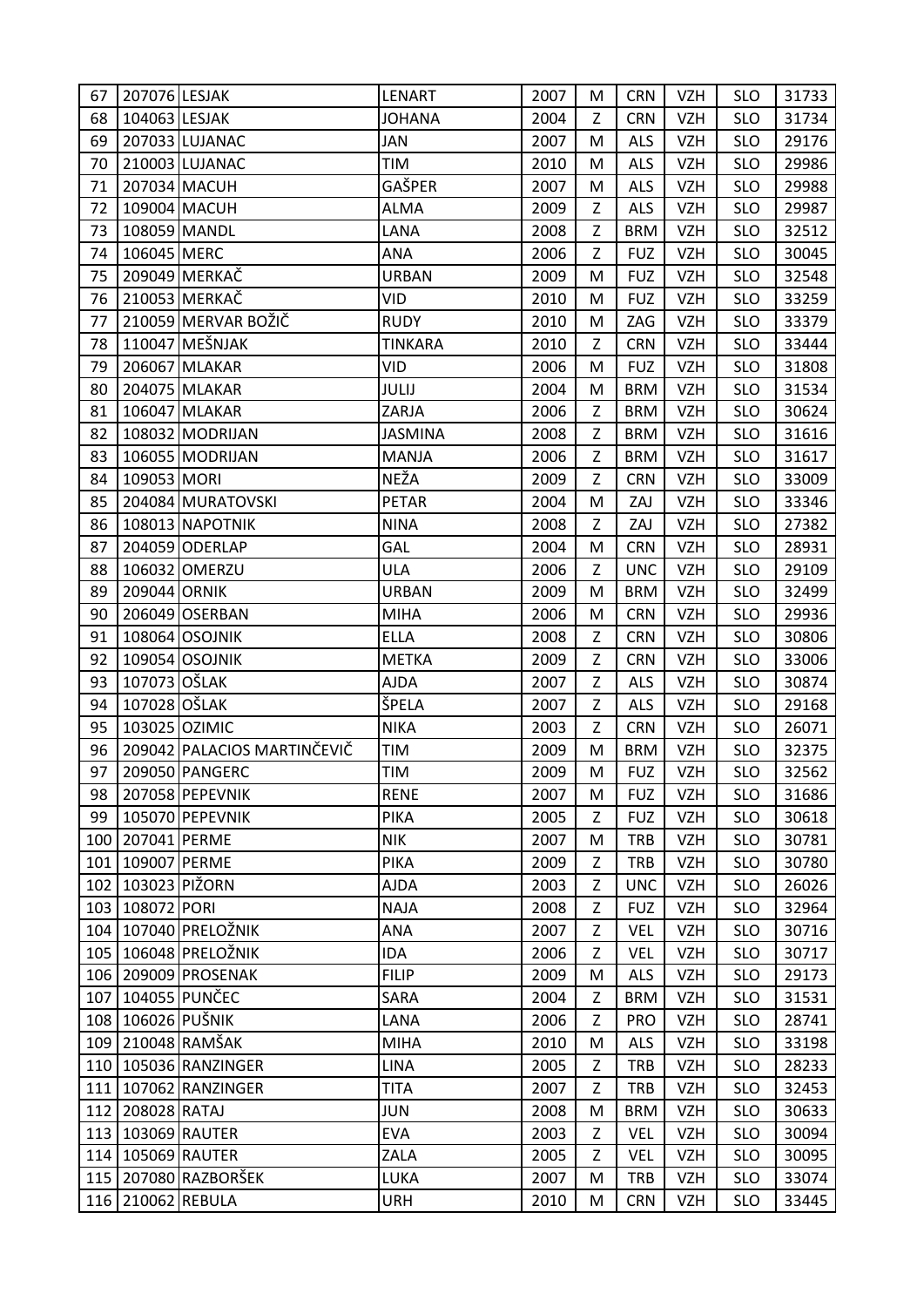|     | 117   107065   REBULA |                              | <b>AJDA</b>          | 2007 | Ζ | <b>CRN</b> | <b>VZH</b> | <b>SLO</b> | 30809 |
|-----|-----------------------|------------------------------|----------------------|------|---|------------|------------|------------|-------|
|     | 118 108036 RIBIČ      |                              | <b>ANJANA</b>        | 2008 | Z | <b>BRM</b> | <b>VZH</b> | <b>SLO</b> | 30570 |
|     | 119 106054 RIBIČ      |                              | <b>TEA</b>           | 2006 | Z | <b>BRM</b> | <b>VZH</b> | <b>SLO</b> | 31613 |
|     | 120   109032 RIZVIČ   |                              | ŽIVA                 | 2009 | Z | <b>FUZ</b> | <b>VZH</b> | <b>SLO</b> | 32551 |
| 121 | 103003 ROBIN          |                              | MAŠA                 | 2003 | Z | <b>VUZ</b> | <b>VZH</b> | <b>SLO</b> | 24402 |
|     | 122 209020 ROGLIČ     |                              | <b>JAKA</b>          | 2009 | M | <b>TRB</b> | <b>VZH</b> | <b>SLO</b> | 30786 |
|     |                       | 123 109057 SAGONIČNIK        | NEŽA                 | 2009 | Z | <b>CRN</b> | <b>VZH</b> | <b>SLO</b> | 33005 |
| 124 | 209011 SAMEC          |                              | <b>ALEKS</b>         | 2009 | M | <b>ALS</b> | <b>VZH</b> | <b>SLO</b> | 29166 |
|     |                       | 125 104009 SEDOVNIK          | MAJA                 | 2004 | Z | <b>UNC</b> | <b>VZH</b> | <b>SLO</b> | 26027 |
|     | 126 110000 SENICA     |                              | <b>ALINA ISABELA</b> | 2010 | Z | <b>ALS</b> | <b>VZH</b> | <b>SLO</b> | 30868 |
| 127 | 208075 SGERM          |                              | TJAŠ                 | 2008 | M | <b>FUZ</b> | VZH        | <b>SLO</b> | 32966 |
|     | 128 208081 SMALLS     |                              | LUKA                 | 2008 | M | <b>BRM</b> | <b>VZH</b> | <b>SLO</b> | 33236 |
|     | 129 105084 SMALLS     |                              | ZALA                 | 2005 | Z | <b>BRM</b> | <b>VZH</b> | <b>SLO</b> | 33237 |
|     |                       | 130 108048 SONJAK            | URŠA                 | 2008 | Z | <b>FUZ</b> | <b>VZH</b> | <b>SLO</b> | 31684 |
|     | 131 207073 SOVINC     |                              | <b>NIK</b>           | 2007 | M | <b>ALS</b> | <b>VZH</b> | <b>SLO</b> | 32530 |
|     |                       | 132 109030 SPANŽEL           | NEŽA                 | 2009 | Z | <b>FUZ</b> | <b>VZH</b> | <b>SLO</b> | 32549 |
|     | 133 105016 SREBRE     |                              | <b>IRIS</b>          | 2005 | Z | <b>CRN</b> | <b>VZH</b> | <b>SLO</b> | 27431 |
|     |                       | 134 204079 STREZOSKI         | <b>BORJAN</b>        | 2004 | M | ZAJ        | <b>VZH</b> | <b>SLO</b> | 32585 |
|     | 135   207075   ŠEPUL  |                              | SANDI                | 2007 | M | <b>CRN</b> | <b>VZH</b> | <b>SLO</b> | 31732 |
|     |                       | 136 210001 ŠKERJANC          | ANDRAŽ               | 2010 | M | <b>VUZ</b> | <b>VZH</b> | <b>SLO</b> | 29970 |
| 137 |                       | 210029 ŠPEGELJ               | <b>GREGA</b>         | 2010 | M | <b>VUZ</b> | <b>VZH</b> | <b>SLO</b> | 32563 |
|     |                       | 138 207029 ŠPEGELJ           | <b>TINE</b>          | 2007 | M | <b>VUZ</b> | <b>VZH</b> | <b>SLO</b> | 29971 |
|     | 139 109058 STERN      |                              | ŽIVA                 | 2009 | Z | <b>CRN</b> | <b>VZH</b> | <b>SLO</b> | 33007 |
|     | 140 207082 SUMAH      |                              | <b>NIK</b>           | 2007 | M | DR7        | <b>VZH</b> | <b>SLO</b> | 33290 |
|     | 141 110041 ŠUŠTAR     |                              | <b>EMA</b>           | 2010 | Z | <b>FUZ</b> | <b>VZH</b> | <b>SLO</b> | 33256 |
|     |                       | 142   104047 TANCER          | ŽANA                 | 2004 | Z | <b>BRM</b> | <b>VZH</b> | <b>SLO</b> | 28958 |
| 143 |                       | 108027 TANCER                | ŽIVA                 | 2008 | Z | <b>BRM</b> | <b>VZH</b> | <b>SLO</b> | 30678 |
|     | 144 108066 TOMŠE      |                              | <b>ASJA</b>          | 2008 | Z | <b>CRN</b> | <b>VZH</b> | <b>SLO</b> | 30792 |
| 145 | 104052 TONE           |                              | TIJA                 | 2004 | Z | <b>FUZ</b> | <b>VZH</b> | <b>SLO</b> | 29767 |
|     |                       | 146 204061 TOPOLOVEC         | LUKA                 | 2004 | M | <b>BRM</b> | <b>VZH</b> | <b>SLO</b> | 28959 |
|     | 147 107066 TROST      |                              | <b>MANJA</b>         | 2007 | Z | <b>CRN</b> | <b>VZH</b> | <b>SLO</b> | 30810 |
|     | 148 110049 TROST      |                              | MAŠA                 | 2010 | Z | <b>CRN</b> | <b>VZH</b> | <b>SLO</b> | 33443 |
|     | 149 207053 TRPIN      |                              | <b>MATIC</b>         | 2007 | M | <b>BRM</b> | <b>VZH</b> | <b>SLO</b> | 31618 |
|     |                       | 150 207069 TURK SLUGA        | ŽIGA                 | 2007 | M | <b>BRM</b> | <b>VZH</b> | <b>SLO</b> | 32393 |
|     | 151 209035 UL         |                              | ALJAŽ                | 2009 | M | <b>BRM</b> | <b>VZH</b> | <b>SLO</b> | 31751 |
| 152 |                       | 109024 URBANIJA              | <b>IZABELA</b>       | 2009 | Z | <b>TRB</b> | <b>VZH</b> | <b>SLO</b> | 31853 |
|     |                       | 153 208067 VESNICER          | TJAŠ                 | 2008 | M | <b>CRN</b> | <b>VZH</b> | <b>SLO</b> | 30807 |
|     | 154 107044 VETTER     |                              | LENI                 | 2007 | Z | <b>FUZ</b> | <b>VZH</b> | <b>SLO</b> | 30843 |
|     | 155   110043   VETTER |                              | <b>LINA</b>          | 2010 | Z | <b>FUZ</b> | <b>VZH</b> | <b>SLO</b> | 33258 |
|     | 156 208031 VIRANT     |                              | SAŠ                  | 2008 | M | <b>TRB</b> | <b>VZH</b> | <b>SLO</b> | 30787 |
| 157 |                       | 208051 VLAISAVLJEVIĆ         | <b>ROK</b>           | 2008 | M | <b>BRM</b> | <b>VZH</b> | <b>SLO</b> | 31612 |
|     |                       | 158 204072 VLAISAVLJEVIĆ     | VID                  | 2004 | M | <b>BRM</b> | <b>VZH</b> | <b>SLO</b> | 30861 |
|     |                       | 159   109018   VLAISAVLJEVIĆ | MILA                 | 2009 | Z | <b>BRM</b> | <b>VZH</b> | <b>SLO</b> | 31615 |
|     |                       | 160 208021 VODEB RAVNJAK     | <b>MAKS</b>          | 2008 | M | <b>ALS</b> | <b>VZH</b> | <b>SLO</b> | 29316 |
|     |                       | 161 210004 VODEB RAVNJAK     | <b>MIHA</b>          | 2010 | M | <b>ALS</b> | <b>VZH</b> | <b>SLO</b> | 29997 |
|     |                       | 162   103038   VODOVNIK      | LARA                 | 2003 | Z | MEZ        | <b>VZH</b> | <b>SLO</b> | 27165 |
|     |                       | 163 204044 VOLENTAR          | <b>JAKA</b>          | 2004 | M | <b>FUZ</b> | <b>VZH</b> | <b>SLO</b> | 28054 |
| 164 | 204028 VORŠIČ         |                              | MAJ                  | 2004 | M | <b>BRM</b> | <b>VZH</b> | <b>SLO</b> | 27297 |
|     |                       | 165 204065 ZAGERNIK          | <b>DAVID</b>         | 2004 | M | <b>FUZ</b> | <b>VZH</b> | <b>SLO</b> | 29768 |
|     |                       | 166   107041 ZAGORIČNIK      | <b>KLARA</b>         | 2007 | Z | <b>VEL</b> | <b>VZH</b> | <b>SLO</b> | 30718 |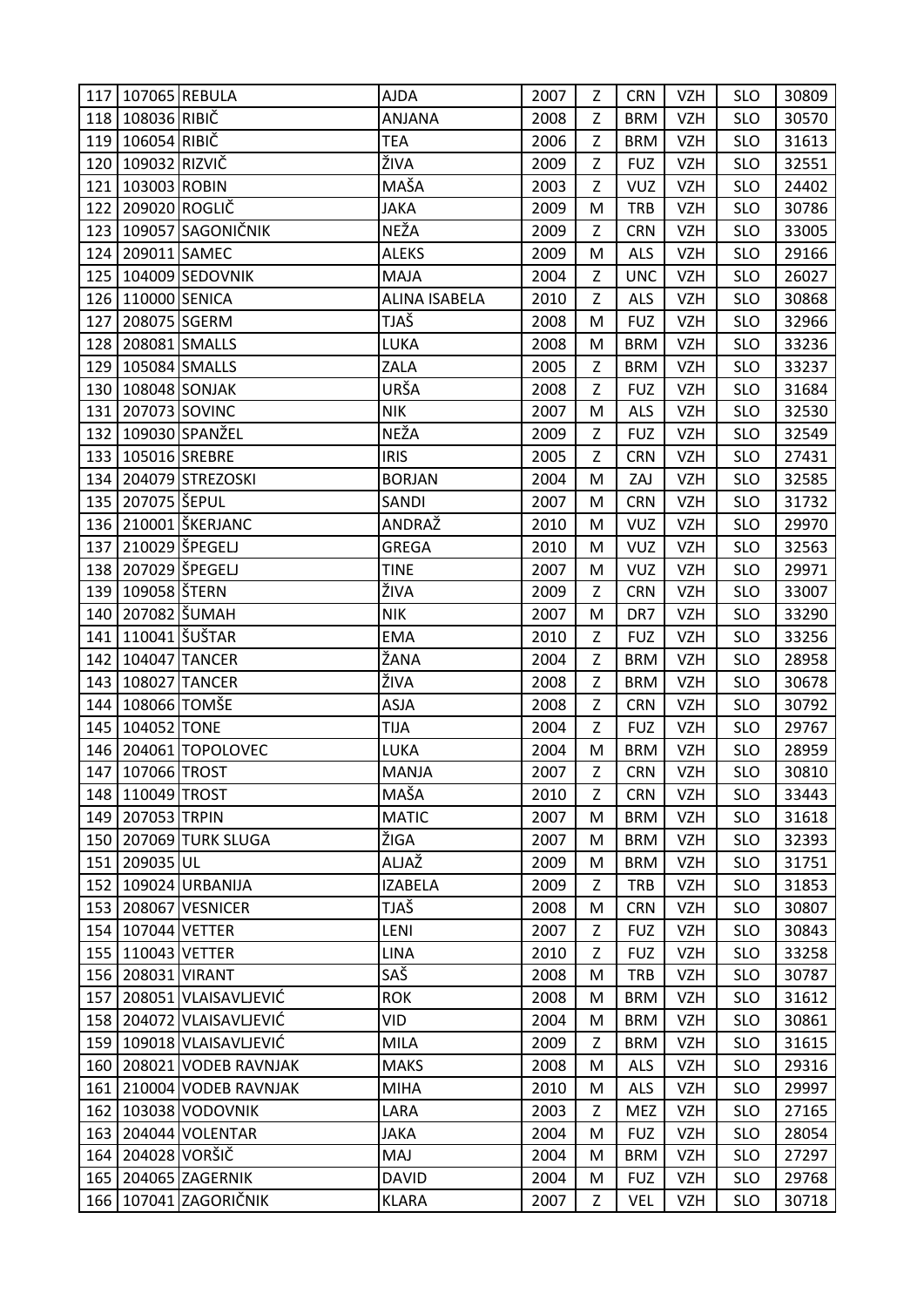|                | 167 204066 ZIDARN |                           | <b>NEJC</b>    | 2004   | M    | VEL        | <b>VZH</b> | <b>SLO</b> | 29829   |
|----------------|-------------------|---------------------------|----------------|--------|------|------------|------------|------------|---------|
| 168            | 103039 ŽAGAR      |                           | <b>LIZA</b>    | 2003   | Z    | <b>MEZ</b> | <b>VZH</b> | <b>SLO</b> | 27168   |
| 169            | 110027 ŽALIG      |                           | MAŠA           | 2010   | Z    | <b>BRM</b> | <b>VZH</b> | <b>SLO</b> | 32516   |
| 170            | 210058 ŽIGON      |                           | TAJ ALEKSANDER | 2010   | М    | DR7        | <b>VZH</b> | <b>SLO</b> | 33288   |
| 171            | 208050 ŽIŽEK      |                           | JAN            | 2008   | M    | <b>BRM</b> | <b>VZH</b> | <b>SLO</b> | 31610   |
| 172            | 110040 ŽIŽEK      |                           | MAŠA           | 2010   | Z    | <b>BRM</b> | <b>VZH</b> | <b>SLO</b> | 33267   |
| 173            | 107049 ŽIŽEK      |                           | ZALA URŠKA     | 2007   | Z    | <b>BRM</b> | <b>VZH</b> | <b>SLO</b> | 31611   |
| 174            | 205072 ŽUNKO      |                           | <b>MARCEL</b>  | 2005   | M    | ZAJ        | <b>VZH</b> | <b>SLO</b> | 29769   |
|                |                   |                           |                |        |      |            |            |            |         |
|                |                   | <b>ZAHODNA REGIJA</b>     |                |        |      |            |            |            |         |
| $\#$           | koda              | priimek                   | ime            | letnik | spol | klub       | regija     | drzava     | kartica |
| $\mathbf 1$    |                   | 204023 ADAMEK             | ANŽE           | 2004   | M    | <b>KRG</b> | ZAH        | <b>SLO</b> | 27114   |
| $\overline{2}$ |                   | 206032 ALEŠ BRADEŠKO      | <b>TIAN</b>    | 2006   | M    | <b>TRG</b> | ZAH        | <b>SLO</b> | 29003   |
| 3              |                   | 104042 ANDERLE            | <b>NIKA</b>    | 2004   | Z    | <b>RAD</b> | ZAH        | <b>SLO</b> | 28743   |
| 4              |                   | 105031 ANDOLŠEK VERTOVŠEK | <b>HANA</b>    | 2005   | Z    | ZEL        | ZAH        | <b>SLO</b> | 28194   |
| 5              | 207046 ARIH       |                           | <b>JAKOB</b>   | 2007   | M    | <b>RAD</b> | ZAH        | <b>SLO</b> | 30855   |
| 6              |                   | 210017 BEKTAŠEVIČ         | <b>LIAM</b>    | 2010   | M    | <b>BLD</b> | ZAH        | <b>SLO</b> | 31752   |
| $\overline{7}$ |                   | 203054 BELEHAR            | LUKA           | 2003   | M    | APT        | ZAH        | <b>SLO</b> | 27150   |
| 8              |                   | 205081 BELEHAR            | <b>MIHA</b>    | 2005   | M    | <b>TRG</b> | ZAH        | <b>SLO</b> | 30910   |
| 9              |                   | 109034 BERGANT            | ŠPELA          | 2009   | Z    | <b>APT</b> | ZAH        | <b>SLO</b> | 32594   |
| 10             |                   | 207016 BERTONCELJ         | <b>TINE</b>    | 2007   | M    | <b>BLD</b> | ZAH        | <b>SLO</b> | 29040   |
| 11             |                   | 206014 BIDOVEC            | <b>VIKTOR</b>  | 2006   | M    | <b>TRG</b> | ZAH        | <b>SLO</b> | 26522   |
| 12             | 210052 BLAŽIČ     |                           | <b>TOBIAS</b>  | 2010   | M    | <b>RAD</b> | ZAH        | <b>SLO</b> | 33249   |
| 13             | 206066 BLAŽIČ     |                           | <b>TRISTAN</b> | 2006   | M    | <b>RAD</b> | ZAH        | <b>SLO</b> | 31701   |
| 14             | 106003 BOKAL      |                           | ANA            | 2006   | Z    | APT        | ZAH        | <b>SLO</b> | 27118   |
| 15             | 105044 BOKAL      |                           | <b>IVA</b>     | 2005   | Z    | APT        | ZAH        | <b>SLO</b> | 28302   |
| 16             | 204024 BOŽIČ      |                           | <b>BRUNO</b>   | 2004   | M    | <b>RAD</b> | ZAH        | <b>SLO</b> | 27119   |
| 17             |                   | 209040 BUČINEL            | ŽIGA           | 2009   | M    | <b>KRG</b> | ZAH        | <b>SLO</b> | 32355   |
| 18             | 110048 CIZELJ     |                           | <b>EVA</b>     | 2010   | Z    | <b>KRG</b> | ZAH        | <b>SLO</b> | 33506   |
| 19             |                   | 207026 CUDERMAN           | JAŠ            | 2007   | M    | <b>TRG</b> | ZAH        | <b>SLO</b> | 29911   |
| 20             |                   | 209057 CUDERMAN           | <b>TIM</b>     | 2009   | M    | <b>TRG</b> | ZAH        | <b>SLO</b> | 32871   |
| 21             | 203045 ČERNE      |                           | <b>MIHA</b>    | 2003   | M    | <b>BLD</b> | ZAH        | <b>SLO</b> | 26469   |
| 22             | 207014 ČERNE      |                           | <b>UROŠ</b>    | 2007   | M    | <b>BLD</b> | ZAH        | <b>SLO</b> | 29042   |
| 23             | 207078 ČOP        |                           | AŽBE           | 2007   | M    | <b>BLD</b> | ZAH        | <b>SLO</b> | 32710   |
| 24             |                   | 104060 DEL LATTE          | <b>GAIA</b>    | 2004   | Z    | <b>KRG</b> | ZAH        | <b>SLO</b> | 32465   |
| 25             |                   | 109047 DOLINAR            | <b>AJDA</b>    | 2009   | Z    | POL        | ZAH        | <b>SLO</b> | 32673   |
| 26             |                   | 110044 DOLINAR            | <b>EVA</b>     | 2010   | Z    | <b>POL</b> | ZAH        | <b>SLO</b> | 33274   |
| 27             |                   | 107030 DOLINAR            | <b>MANCA</b>   | 2007   | Z    | <b>POL</b> | ZAH        | <b>SLO</b> | 30015   |
| 28             |                   | 109037 DOVŽAN KARAHODŽIĆ  | <b>NIKA</b>    | 2009   | Z    | <b>KRG</b> | ZAH        | <b>SLO</b> | 32581   |
| 29             |                   | 109046 DRMOTA             | <b>AJDA</b>    | 2009   | Z    | <b>POL</b> | ZAH        | <b>SLO</b> | 32672   |
| 30             |                   | 108074 DROBNIČ            | <b>KIARA</b>   | 2008   | Z    | ZEL        | ZAH        | <b>SLO</b> | 33271   |
| 31             |                   | 103046 DROBNIČ            | <b>NINA</b>    | 2003   | Z    | ZEL        | ZAH        | <b>SLO</b> | 27504   |
| 32             |                   | 203079 DUBROVICS          | <b>JERRY</b>   | 2003   | M    | <b>KRG</b> | ZAH        | <b>SLO</b> | 28889   |
| 33             | 210049 EGART      |                           | GAŠPER         | 2010   | M    | <b>TRG</b> | ZAH        | <b>SLO</b> | 33227   |
| 34             | 205026 EGART      |                           | LUKA           | 2005   | M    | <b>TRG</b> | ZAH        | <b>SLO</b> | 27585   |
| 35             | 208007 EGART      |                           | ŽAN            | 2008   | M    | <b>TRG</b> | ZAH        | <b>SLO</b> | 28948   |
| 36             | 105085 ERLAH      |                           | JULIJA         | 2005   | Z    | <b>RAD</b> | ZAH        | <b>SLO</b> | 30477   |
| 37             | 212009 ERŽEN      |                           | <b>MAKS</b>    | 2012   | M    | <b>BLE</b> | ZAH        | <b>SLO</b> | 33339   |
| 38             |                   | 209051 FRANKO             | <b>TŽOL</b>    | 2009   | M    | <b>TRG</b> | ZAH        | <b>SLO</b> | 32617   |
| 39             |                   | 203099 GERDOL             | JANKO          | 2003   | M    | <b>KRG</b> | ZAH        | <b>SLO</b> | 32722   |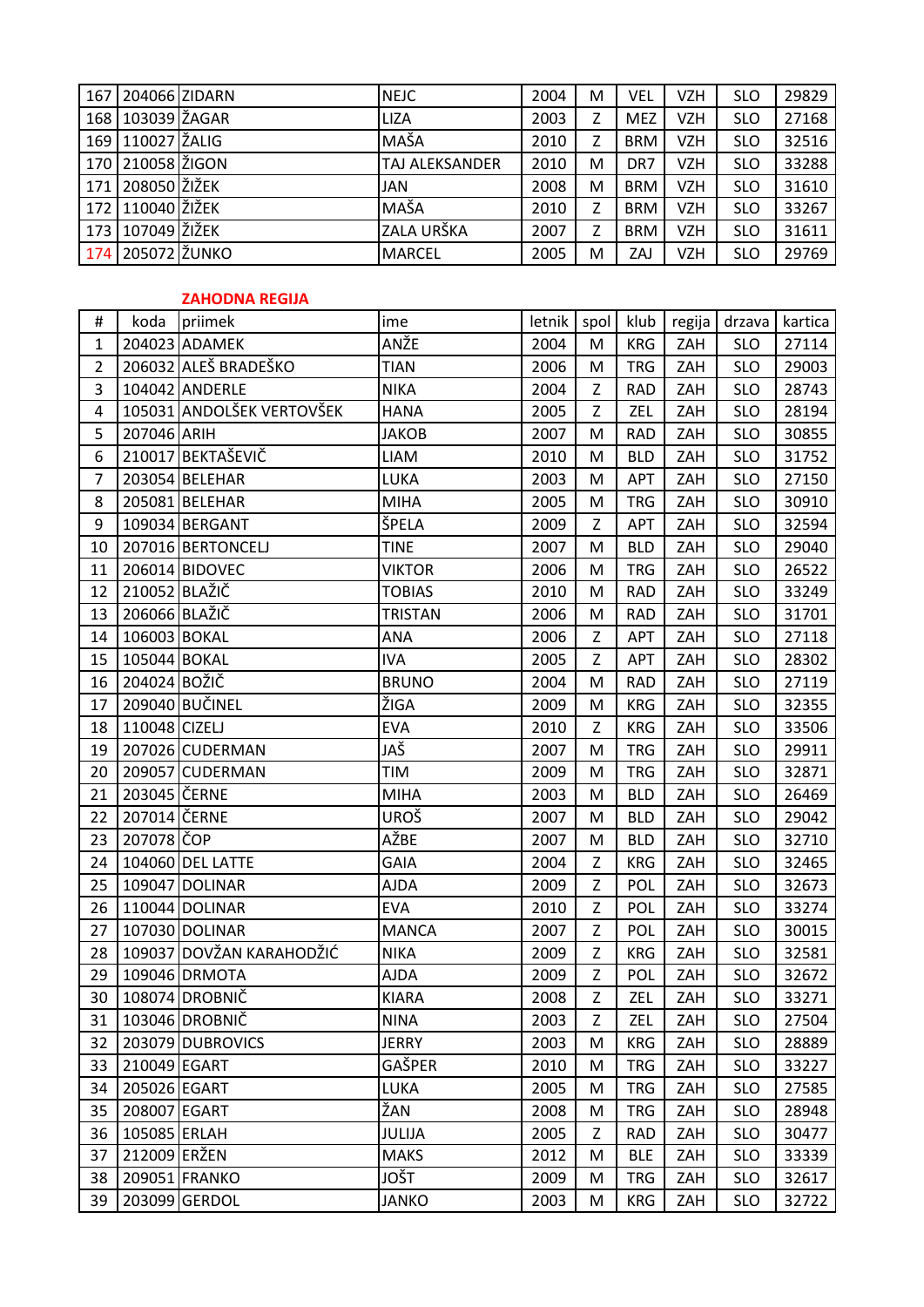| 40 |               | 110037 GLOBOČNIK         | <b>EVA ANA</b>  | 2010 | Z | <b>TRG</b> | ZAH | <b>SLO</b> | 33231 |
|----|---------------|--------------------------|-----------------|------|---|------------|-----|------------|-------|
| 41 |               | 208044 GMAJNAR           | <b>BOR</b>      | 2008 | M | <b>KRG</b> | ZAH | <b>SLO</b> | 31470 |
| 42 |               | 104019 GMAJNAR           | NEŽA BRINA      | 2004 | Z | <b>KRG</b> | ZAH | <b>SLO</b> | 27123 |
| 43 |               | 111014 GMAJNAR           | <b>NANA</b>     | 2011 | Z | <b>BLE</b> | ZAH | <b>SLO</b> | 32557 |
| 44 | 106029 GOLJA  |                          | MAŠA            | 2006 | Z | <b>BLE</b> | ZAH | <b>SLO</b> | 28999 |
| 45 | 104037 GOLJA  |                          | MIŠA            | 2004 | Z | <b>BLE</b> | ZAH | <b>SLO</b> | 28195 |
| 46 |               | 210056 GOMBOC            | <b>BART</b>     | 2010 | M | <b>KRG</b> | ZAH | <b>SLO</b> | 33275 |
| 47 | 108040 GOSAR  |                          | MARUŠA          | 2008 | Z | <b>KRG</b> | ZAH | <b>SLO</b> | 31432 |
| 48 |               | 207003 GRAŠIČ            | MATEVŽ          | 2007 | M | <b>TRG</b> | ZAH | <b>SLO</b> | 28177 |
| 49 | 110016 GRM    |                          | LARA            | 2010 | Z | <b>BLE</b> | ZAH | <b>SLO</b> | 32556 |
| 50 |               | 110030 GRMOVŠEK          | ULA             | 2010 | Z | APT        | ZAH | <b>SLO</b> | 33092 |
| 51 |               | 209014 HABJAN            | <b>JOŠT</b>     | 2009 | M | ZEL        | ZAH | <b>SLO</b> | 30126 |
| 52 |               | 206013 HAJDINJAK         | GAL             | 2006 | М | <b>APT</b> | ZAH | <b>SLO</b> | 27586 |
| 53 | 205023 HVASTI |                          | <b>MATIC</b>    | 2005 | M | <b>MED</b> | ZAH | <b>SLO</b> | 27442 |
| 54 | 106043 IKIČ   |                          | ZOJA            | 2006 | Z | <b>MED</b> | ZAH | <b>SLO</b> | 30016 |
| 55 |               | 211024 IMAMOVIĆ          | <b>BENJAMIN</b> | 2011 | M | <b>BLE</b> | ZAH | <b>SLO</b> | 33337 |
| 56 |               | 208048 IVANČIČ           | LAN             | 2008 | M | <b>KRG</b> | ZAH | <b>SLO</b> | 31524 |
| 57 |               | 210054 IVANČIČ           | STAŠ            | 2010 | M | <b>KRG</b> | ZAH | <b>SLO</b> | 33269 |
| 58 |               | 108061 JAMNIK            | <b>LIA</b>      | 2008 | Z | <b>TRG</b> | ZAH | <b>SLO</b> | 32615 |
| 59 | 107022 JANC   |                          | LANA            | 2007 | Z | <b>RAD</b> | ZAH | <b>SLO</b> | 29806 |
| 60 | 208054 JERE   |                          | <b>MATIJA</b>   | 2008 | M | APT        | ZAH | <b>SLO</b> | 31652 |
| 61 | 107064 JERE   |                          | <b>EVA</b>      | 2007 | Z | <b>TRG</b> | ZAH | <b>SLO</b> | 32629 |
| 62 | 109038 JERE   |                          | <b>KAROLINA</b> | 2009 | Z | <b>TRG</b> | ZAH | <b>SLO</b> | 32628 |
| 63 | 204004 JERIČ  |                          | <b>BINE</b>     | 2004 | M | APT        | ZAH | <b>SLO</b> | 24636 |
| 64 | 103011 KALAN  |                          | REBEKA          | 2003 | Z | ZEL        | ZAH | <b>SLO</b> | 25048 |
| 65 | 205084 KARUN  |                          | MAJ             | 2005 | M | <b>TRG</b> | ZAH | <b>SLO</b> | 31567 |
| 66 | 204043 KIKELJ |                          | GAŠPER          | 2004 | M | <b>RAD</b> | ZAH | <b>SLO</b> | 27951 |
| 67 |               | 203096 KLANČAR           | <b>BOR</b>      | 2003 | M | <b>TRG</b> | ZAH | <b>SLO</b> | 30883 |
| 68 | 109045 KNIFIC |                          | ZALA            | 2009 | Z | <b>TRG</b> | ZAH | <b>SLO</b> | 32687 |
| 69 | 209055 KOBAL  |                          | ŽIGA            | 2009 | M | <b>BLD</b> | ZAH | <b>SLO</b> | 32709 |
| 70 |               | 207040 KOBLAR            | <b>ROK</b>      | 2007 | M | <b>APT</b> | ZAH | <b>SLO</b> | 30698 |
| 71 |               | 109035 KOBLAR            | ANA             | 2009 | Z | <b>APT</b> | ZAH | <b>SLO</b> | 32592 |
| 72 |               | 110034 KOGOVŠEK          | <b>EVA</b>      | 2010 | Z | <b>KRG</b> | ZAH | <b>SLO</b> | 33210 |
| 73 |               | 209058 KOLENC LOZAR      | <b>PETJA</b>    | 2009 | M | <b>KRG</b> | ZAH | <b>SLO</b> | 32386 |
| 74 |               | 203020 KOMAC             | <b>NEJC</b>     | 2003 | M | <b>KRG</b> | ZAH | <b>SLO</b> | 25906 |
| 75 |               | 108050 KONDIČ            | ANA             | 2008 | Z | APT        | ZAH | <b>SLO</b> | 31671 |
| 76 | 109048 KOP    |                          | <b>BEA</b>      | 2009 | Z | POL        | ZAH | <b>SLO</b> | 32674 |
| 77 | 210063 KOŠIR  |                          | <b>RENE</b>     | 2010 | M | <b>KRG</b> | ZAH | <b>SLO</b> | 33459 |
| 78 | 208061 KOŠIR  |                          | <b>JAKOB</b>    | 2008 | М | <b>APT</b> | ZAH | <b>SLO</b> | 31969 |
| 79 |               | 210006 KOZAMERNIK        | <b>MARQUIS</b>  | 2010 | M | <b>MED</b> | ZAH | <b>SLO</b> | 30440 |
| 80 |               | 207013 KOZAMERNIK        | <b>OSCAR</b>    | 2007 | M | <b>MED</b> | ZAH | <b>SLO</b> | 27982 |
| 81 |               | 104012 KOZAMERNIK        | <b>NIKE</b>     | 2004 | Z | <b>MED</b> | ZAH | <b>SLO</b> | 26282 |
| 82 |               | 208008 KRAŠNA            | OŽBEJ           | 2008 | M | APT        | ZAH | <b>SLO</b> | 28973 |
| 83 | 206016 KREK   |                          | <b>VORANC</b>   | 2006 | М | ZEL        | ZAH | <b>SLO</b> | 28119 |
| 84 |               | 203053 KREUTZ PRAPROTNIK | <b>MARTIN</b>   | 2003 | M | <b>RAD</b> | ZAH | <b>SLO</b> | 27128 |
| 85 | 205073 KRIŽAJ |                          | MATEVŽ          | 2005 | M | <b>BLD</b> | ZAH | <b>SLO</b> | 29828 |
| 86 | 211027 KUČAN  |                          | <b>MANCA</b>    | 2011 | Z | <b>RAD</b> | ZAH | <b>SLO</b> | 33422 |
| 87 |               | 207044 KUNSTELJ          | LAN             | 2007 | M | <b>RAD</b> | ZAH | <b>SLO</b> | 30840 |
| 88 |               | 110039 KUNSTELJ          | <b>KARLA</b>    | 2010 | Z | <b>RAD</b> | ZAH | <b>SLO</b> | 33248 |
| 89 |               | 207024 KUSTERLE          | LEON            | 2007 | M | <b>BLE</b> | ZAH | <b>SLO</b> | 29899 |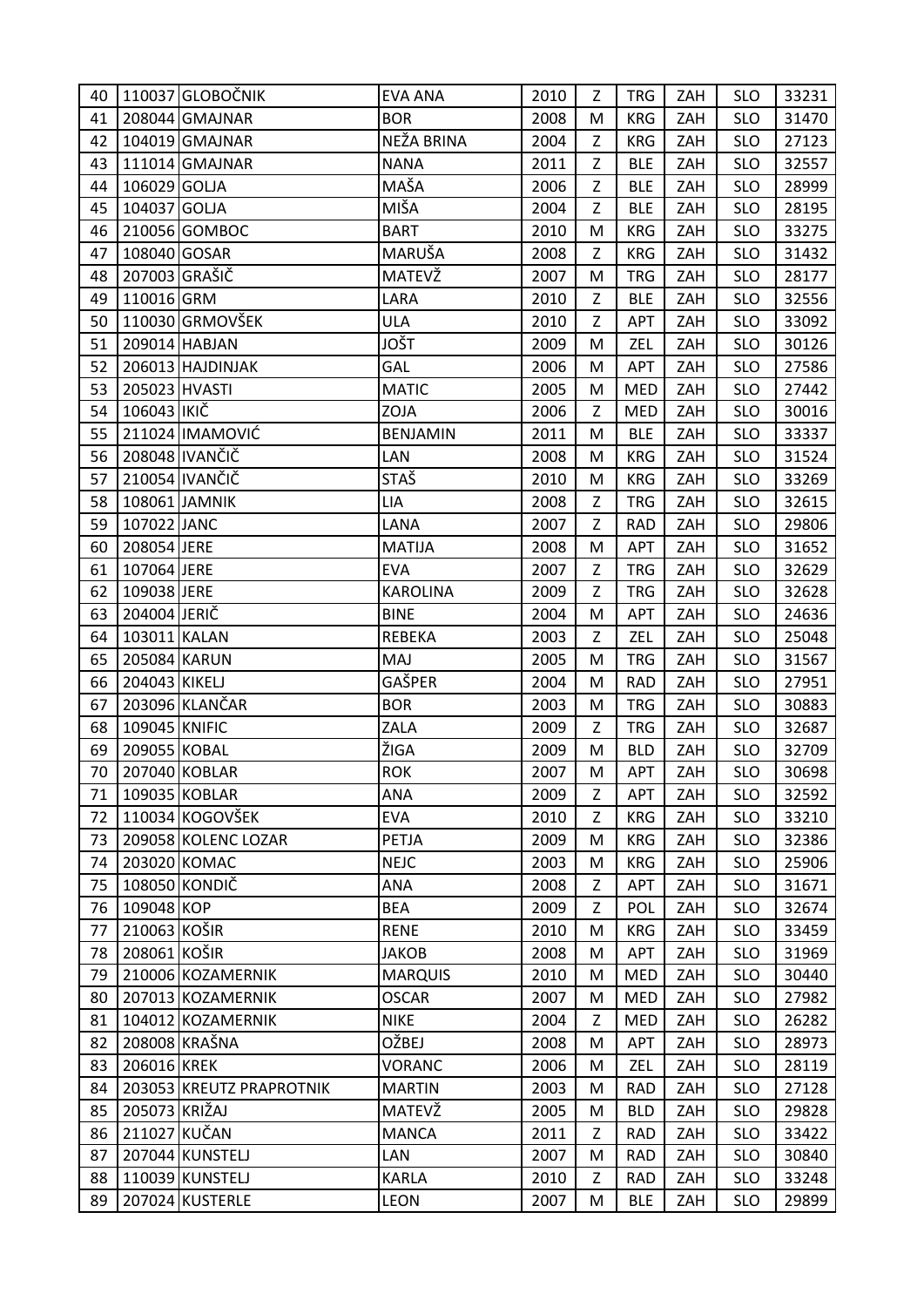| 90  |                       | 207045 LANGERHOLC            | <b>MAJK</b>       | 2007 | M | APT        | ZAH | <b>SLO</b> | 30693 |
|-----|-----------------------|------------------------------|-------------------|------|---|------------|-----|------------|-------|
| 91  |                       | 210050 LOBODA                | <b>LAN</b>        | 2010 | M | <b>TRG</b> | ZAH | <b>SLO</b> | 33229 |
| 92  |                       | 208059 LUKANČIČ              | PRIMOŽ            | 2008 | M | ZEL        | ZAH | <b>SLO</b> | 31916 |
| 93  | 210047 LUKS           |                              | MATEVŽ            | 2010 | M | <b>KRG</b> | ZAH | <b>SLO</b> | 33197 |
| 94  | 210045 MALI           |                              | <b>FILIP</b>      | 2010 | M | APT        | ZAH | <b>SLO</b> | 33091 |
| 95  | 108034 MALI           |                              | KAJA              | 2008 | Z | APT        | ZAH | <b>SLO</b> | 28974 |
| 96  |                       | 110038 MARENČE               | <b>LUCIA</b>      | 2010 | Z | <b>KRG</b> | ZAH | <b>SLO</b> | 33240 |
| 97  | 206058 MATEK          |                              | <b>IZAK</b>       | 2006 | M | APT        | ZAH | <b>SLO</b> | 30691 |
| 98  | 110031 MATEK          |                              | <b>MANJA</b>      | 2010 | Z | <b>APT</b> | ZAH | <b>SLO</b> | 33094 |
| 99  |                       | 105079 MEGLIČ                | NEŽA              | 2005 | Z | <b>TRG</b> | ZAH | <b>SLO</b> | 32354 |
|     |                       | 100 205049 MELIHEN           | <b>MIHA</b>       | 2005 | M | <b>KRG</b> | ZAH | <b>SLO</b> | 28752 |
| 101 |                       | 106034 MELIHEN               | ŽIVA              | 2006 | Z | <b>KRG</b> | ZAH | <b>SLO</b> | 29577 |
| 102 |                       | 203017 MERTELJ               | <b>ENEJ</b>       | 2003 | M | <b>KRG</b> | ZAH | <b>SLO</b> | 25913 |
|     |                       | 103 208017 MERTELJ           | <b>MIHA</b>       | 2008 | M | <b>RAD</b> | ZAH | <b>SLO</b> | 29925 |
|     | 104 104014 MEŠKO      |                              | <b>MAXIME</b>     | 2004 | Z | <b>TRG</b> | ZAH | <b>SLO</b> | 26332 |
|     |                       | 105 106016 MIHELČIČ          | NEŽA              | 2006 | Z | <b>TRG</b> | ZAH | <b>SLO</b> | 28180 |
|     | 106   110033 MIŠIČ    |                              | LUCIJA            | 2010 | Z | <b>KRG</b> | ZAH | <b>SLO</b> | 33209 |
|     |                       | 107   105030 MLAKAR          | LOTI              | 2005 | Z | <b>TRG</b> | ZAH | <b>SLO</b> | 28182 |
|     |                       | 108 108041 MLINAR            | <b>MINCA</b>      | 2008 | Z | <b>KRG</b> | ZAH | <b>SLO</b> | 31461 |
|     |                       | 109 110020 MUHAR             | <b>JERCA</b>      | 2010 | Z | <b>BLD</b> | ZAH | <b>SLO</b> | 32705 |
|     |                       | 110 107007 MUROVEC           | LORI              | 2007 | Z | <b>TRG</b> | ZAH | <b>SLO</b> | 28183 |
| 111 | 213010 NOVAK          |                              | MATEVŽ            | 2013 | M | <b>BLD</b> | ZAH | <b>SLO</b> | 33383 |
|     | 112 210060 NOVAK      |                              | <b>MATIC</b>      | 2010 | M | <b>BLD</b> | ZAH | <b>SLO</b> | 33382 |
|     | 113 208045 OBLAK      |                              | <b>VID</b>        | 2008 | M | <b>KRG</b> | ZAH | <b>SLO</b> | 31433 |
|     | 114 208052 OBLAK      |                              | LENART            | 2008 | M | <b>POL</b> | ZAH | <b>SLO</b> | 31672 |
|     |                       | 115 207049 OREŠKOVIČ ZUPAN   | LUKA              | 2007 | M | <b>KRG</b> | ZAH | <b>SLO</b> | 30538 |
|     |                       | 116   203015 OREŠKOVIČ ZUPAN | ŽIGA              | 2003 | M | <b>KRG</b> | ZAH | <b>SLO</b> | 25917 |
| 117 |                       | 107014 OSOJNIK               | <b>NINA</b>       | 2007 | Z | <b>TRG</b> | ZAH | <b>SLO</b> | 28976 |
|     |                       | 118 210030 OSOLNIK           | PETER             | 2010 | M | APT        | ZAH | <b>SLO</b> | 32596 |
|     |                       | 119   105045   PAŠČINSKI     | <b>KRISTINA</b>   | 2005 | Z | <b>RAD</b> | ZAH | <b>SLO</b> | 28745 |
|     |                       | 120   107063   PATERNOSTER   | <b>ALINA</b>      | 2007 | Z | <b>TRG</b> | ZAH | <b>SLO</b> | 32616 |
|     | 121   208039   PERČIČ |                              | ALJAŽ             | 2008 | М | <b>BLE</b> | ZAH | <b>SLO</b> | 30992 |
|     | 122 210027 PERČIČ     |                              | <b>JAKA</b>       | 2010 | M | <b>BLE</b> | ZAH | <b>SLO</b> | 32555 |
|     |                       | 123 203024 PERKOLIČ RAILIČ   | <b>NIKOLA</b>     | 2003 | M | <b>KRG</b> | ZAH | <b>SLO</b> | 25919 |
|     | 124 209023 PETAČ      |                              | <b>NEJC</b>       | 2009 | M | <b>BLD</b> | ZAH | <b>SLO</b> | 30953 |
|     |                       | 125   107031   PETERNELJ     | TJAŠA             | 2007 | Z | POL        | ZAH | <b>SLO</b> | 30022 |
|     |                       | 126   104040   PETERNELJ     | SARA              | 2004 | Z | <b>APT</b> | ZAH | <b>SLO</b> | 28229 |
|     |                       | 127 213009 PEZIRNIG          | <b>NIL</b>        | 2013 | M | <b>BLE</b> | ZAH | <b>SLO</b> | 33343 |
|     | 128 103065 PIBER      |                              | <b>KARLINA</b>    | 2003 | Z | <b>BLE</b> | ZAH | <b>SLO</b> | 29953 |
|     |                       | 129 210028 PLANINŠEK         | ANŽE              | 2010 | M | <b>BLE</b> | ZAH | <b>SLO</b> | 32552 |
|     |                       | 130 108016 PLANINŠEK         | MAŠA              | 2008 | Z | <b>BLE</b> | ZAH | <b>SLO</b> | 29900 |
|     |                       | 131 203021 PODLIPNIK         | ANŽE              | 2003 | M | <b>KRG</b> | ZAH | <b>SLO</b> | 25920 |
|     |                       | 132 205059 POKORN            | <b>TILEN</b>      | 2005 | M | <b>APT</b> | ZAH | <b>SLO</b> | 28978 |
|     |                       | 133 104061 POKORN            | <b>PETRA</b>      | 2004 | Z | <b>APT</b> | ZAH | <b>SLO</b> | 32626 |
|     |                       | 134   208070 POLJANŠEK       | <b>NEJC</b>       | 2008 | M | POL        | ZAH | <b>SLO</b> | 32675 |
|     |                       | 135 210031 POTOČNIK          | <b>IVAN JAKOB</b> | 2010 | M | APT        | ZAH | <b>SLO</b> | 32595 |
|     |                       | 136 108049 POTOČNIK          | SARA              | 2008 | Z | APT        | ZAH | <b>SLO</b> | 31651 |
|     |                       | 137 209033 POTOČNIK          | <b>LUKAS</b>      | 2009 | M | <b>RAD</b> | ZAH | <b>SLO</b> | 31394 |
|     |                       | 138 111020 PREŠERN           | <b>ALJA</b>       | 2011 | Z | <b>RAD</b> | ZAH | <b>SLO</b> | 33374 |
|     |                       | 139   108044 PREŠERN         | <b>TAJA</b>       | 2008 | Z | <b>RAD</b> | ZAH | <b>SLO</b> | 31484 |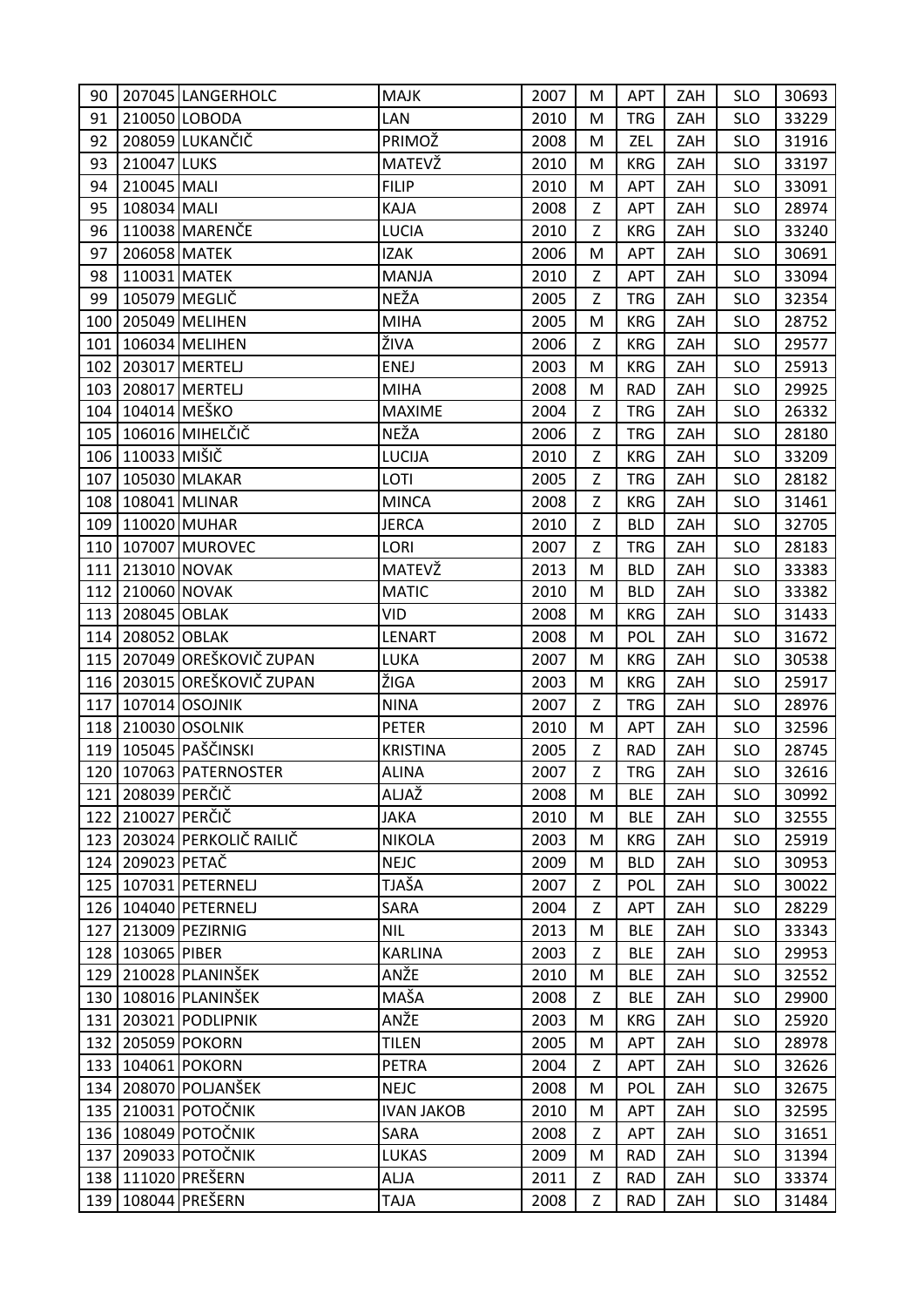|     |                       | 140 109066 PRETNAR         | PETJA           | 2009 | Z | <b>RAD</b> | ZAH | <b>SLO</b> | 33421 |
|-----|-----------------------|----------------------------|-----------------|------|---|------------|-----|------------|-------|
|     |                       | 141   105055   PREZELJ     | <b>VITA</b>     | 2005 | Z | <b>TRG</b> | ZAH | <b>SLO</b> | 28767 |
| 142 | 109028 RADELJ         |                            | AJA             | 2009 | Z | APT        | ZAH | <b>SLO</b> | 32362 |
|     | 143 107042 RADELJ     |                            | <b>TIJA</b>     | 2007 | Z | APT        | ZAH | <b>SLO</b> | 30688 |
|     |                       | 144 203022 RAKOVIČ         | <b>DAVID</b>    | 2003 | M | <b>KRG</b> | ZAH | <b>SLO</b> | 25923 |
|     |                       | 145 205051 RAKOVIČ         | <b>MATIC</b>    | 2005 | M | <b>KRG</b> | ZAH | <b>SLO</b> | 28756 |
|     | 146 205093 RANT       |                            | <b>NACE</b>     | 2005 | M | APT        | ZAH | <b>SLO</b> | 33085 |
|     |                       | 147   103035   RAVNIKAR    | <b>VIDA</b>     | 2003 | Z | <b>KRG</b> | ZAH | <b>SLO</b> | 26388 |
|     |                       | 148 210035 RAZINGER        | BLAŽ            | 2010 | M | <b>BLD</b> | ZAH | <b>SLO</b> | 32706 |
|     | 149 204048 RAŽEN      |                            | TOMAŽ           | 2004 | M | <b>BLE</b> | ZAH | <b>SLO</b> | 28234 |
|     | 150 106041 RAŽEN      |                            | <b>ANA</b>      | 2006 | Z | <b>BLE</b> | ZAH | <b>SLO</b> | 29901 |
| 151 | 210020 REYA           |                            | AŽBE            | 2010 | M | ZEL        | ZAH | <b>SLO</b> | 31851 |
|     | 152 208057 REYA       |                            | ŽIGA            | 2008 | M | ZEL        | ZAH | <b>SLO</b> | 31850 |
|     | 153 107043 ROTAR      |                            | <b>NINA</b>     | 2007 | Z | ZEL        | ZAH | <b>SLO</b> | 30728 |
|     | 154 104028 ROTAR      |                            | LOTI            | 2004 | Z | <b>MOD</b> | ZAH | <b>SLO</b> | 26010 |
|     |                       | 155 207025 ROZMAN          | ALJAŽ           | 2007 | M | <b>RAD</b> | ZAH | <b>SLO</b> | 29902 |
|     |                       | 156 205046 ROZMAN          | VID             | 2005 | M | <b>RAD</b> | ZAH | <b>SLO</b> | 28632 |
|     |                       | 157 108017 ROZMAN          | ŽIVA            | 2008 | Z | <b>RAD</b> | ZAH | <b>SLO</b> | 29903 |
|     |                       | 158 107012 ROZMAN          | <b>EVA</b>      | 2007 | Z | <b>TRG</b> | ZAH | <b>SLO</b> | 28431 |
|     |                       | 159 104041 ROZMAN          | <b>KRISTINA</b> | 2004 | Z | <b>TRG</b> | ZAH | <b>SLO</b> | 28432 |
|     | 160 210046 SELAK      |                            | <b>FILIP</b>    | 2010 | M | APT        | ZAH | <b>SLO</b> | 33095 |
|     | 161 207043 SELAK      |                            | JOŠT            | 2007 | M | APT        | ZAH | <b>SLO</b> | 30797 |
|     | 162 213008 SIRC       |                            | <b>MARK</b>     | 2013 | M | <b>BLE</b> | ZAH | <b>SLO</b> | 33338 |
|     | 163 112011 SIRC       |                            | ZOJA            | 2012 | Z | <b>BLE</b> | ZAH | <b>SLO</b> | 33342 |
|     |                       | 164   105083   SKRYABINA   | <b>TATIANA</b>  | 2005 | Z | <b>TRG</b> | ZAH | <b>SLO</b> | 33230 |
|     | 165 112007 SOKLIČ     |                            | <b>MANCA</b>    | 2012 | Z | <b>BLE</b> | ZAH | <b>SLO</b> | 32554 |
|     | 166 110017 SOKLIČ     |                            | ZALA            | 2010 | Z | <b>BLE</b> | ZAH | <b>SLO</b> | 32553 |
| 167 |                       | 105052 SOKOLOV             | <b>TEA</b>      | 2005 | Z | <b>KRG</b> | ZAH | <b>SLO</b> | 28757 |
|     |                       | 168 105001 STOJANOVIČ      | <b>TIA</b>      | 2005 | Z | APT        | ZAH | <b>SLO</b> | 24672 |
|     |                       | 169 211026 STRAŽIŠAR RADIĆ | ANDREJ          | 2011 | M | <b>RAD</b> | ZAH | <b>SLO</b> | 33423 |
|     | 170 108030 STREL      |                            | JULIJA          | 2008 | Z | POL        | ZAH | <b>SLO</b> | 30679 |
|     |                       | 171 109044 STROJ SKUBIC    | <b>BRINA</b>    | 2009 | Z | <b>RAD</b> | ZAH | <b>SLO</b> | 32676 |
|     | 172 107070 ŠILC       |                            | <b>TIA</b>      | 2007 | Z | <b>RAD</b> | ZAH | <b>SLO</b> | 32762 |
|     |                       | 173 206017 ŠINKOVEC        | <b>URBAN</b>    | 2006 | M | ZEL        | ZAH | <b>SLO</b> | 28121 |
|     |                       | 174 206030 ŠKRJANC         | <b>JAKA</b>     | 2006 | M | <b>MED</b> | ZAH | <b>SLO</b> | 28728 |
|     | 175 208016 ŠKUFCA     |                            | <b>FILIP</b>    | 2008 | M | <b>BLD</b> | ZAH | <b>SLO</b> | 29825 |
|     | 176   205063   ŠKUFCA |                            | MATEVŽ          | 2005 | M | <b>BLD</b> | ZAH | <b>SLO</b> | 29050 |
| 177 | 211028 ŠKUFCA         |                            | <b>NACE</b>     | 2011 | M | <b>BLD</b> | ZAH | <b>SLO</b> | 33425 |
|     | 178 207015 ŠKUFCA     |                            | ŠIMEN           | 2007 | M | <b>BLD</b> | ZAH | <b>SLO</b> | 29051 |
|     | 179 212011 ŠKUFCA     |                            | <b>TOMAŽ</b>    | 2012 | M | <b>BLD</b> | ZAH | <b>SLO</b> | 33384 |
|     | 180   110032 ŠKULJ    |                            | PIA             | 2010 | Z | APT        | ZAH | <b>SLO</b> | 33093 |
|     | 181 207023 ŠMIT       |                            | JOŽA            | 2007 | M | <b>BLE</b> | ZAH | <b>SLO</b> | 29905 |
|     | 182 210044 ŠMIT       |                            | <b>JAKOB</b>    | 2010 | M | <b>RAD</b> | ZAH | <b>SLO</b> | 33142 |
|     |                       | 183   109021 SOŠTARKO      | <b>LINA</b>     | 2009 | Z | <b>APT</b> | ZAH | <b>SLO</b> | 31750 |
|     |                       | 184 109049 ŠPAROVEC        | NEŽA            | 2009 | Z | <b>RAD</b> | ZAH | <b>SLO</b> | 32764 |
|     |                       | 185   208041   ŠPENDOV     | <b>MATIC</b>    | 2008 | M | <b>BLD</b> | ZAH | <b>SLO</b> | 31014 |
|     | 186   207071   ŠTAGOJ |                            | <b>BOR</b>      | 2007 | M | APT        | ZAH | <b>SLO</b> | 32522 |
| 187 | 107015 ŠTER           |                            | <b>NIKA</b>     | 2007 | Z | APT        | ZAH | <b>SLO</b> | 28982 |
|     |                       | 188 110036 TRAMTE          | <b>EVA</b>      | 2010 | Z | <b>TRG</b> | ZAH | <b>SLO</b> | 33226 |
|     | 189 208040 TROHA      |                            | TAJ             | 2008 | M | <b>BLE</b> | ZAH | <b>SLO</b> | 30991 |